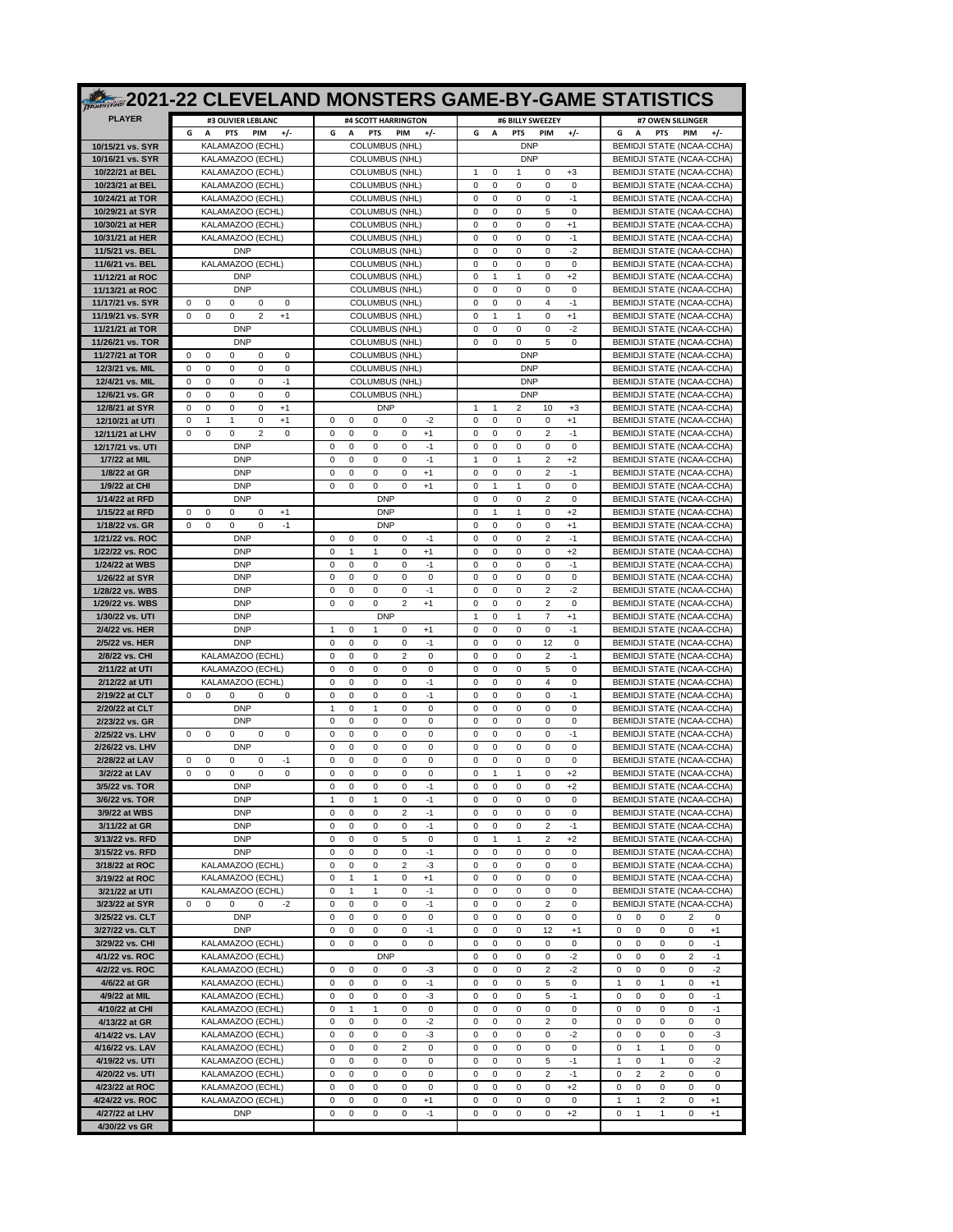|                                      |                      |                               |                                                      |              |                                                                                      | 2021-22 CLEVELAND MONSTERS GAME-BY-GAME STATISTICS                                                        |                                                                                                         |
|--------------------------------------|----------------------|-------------------------------|------------------------------------------------------|--------------|--------------------------------------------------------------------------------------|-----------------------------------------------------------------------------------------------------------|---------------------------------------------------------------------------------------------------------|
| <b>PLAYER</b>                        |                      |                               | #12 COLE CASSELS                                     |              | #13 ROMAN AHCAN                                                                      | #14 ADAM HELEWKA                                                                                          | #16 TYLER SIKURA [A]                                                                                    |
|                                      | G                    | A                             | <b>PTS</b><br><b>PIM</b>                             | +/-          | G<br>A<br><b>PTS</b><br><b>PIM</b><br>$+/-$                                          | G<br>A<br><b>PTS</b><br>PIM<br>$+/-$                                                                      | +/-<br>G<br>A<br><b>PTS</b><br><b>PIM</b>                                                               |
| 10/15/21 vs. SYR<br>10/16/21 vs. SYR | 0<br>0               | $\mathbf 0$<br>0              | $\mathbf 0$<br>$\overline{2}$<br>0<br>0              | $+2$<br>0    | WISCONSIN (NCAA-BT)<br>WISCONSIN (NCAA-BT)                                           | $\mathbf{1}$<br>2<br>$\mathbf 0$<br>$+2$<br>1<br>0<br>0<br>0<br>0<br>0                                    | 0<br>0<br>0<br>$\mathbf 0$<br>$-2$<br>0<br>1<br>1<br>0<br>0                                             |
| 10/22/21 at BEL                      | $\Omega$             | 0                             | 0<br>0                                               | $+1$         | WISCONSIN (NCAA-BT)                                                                  | 0<br>$\mathbf{1}$<br>0<br>$\mathbf{1}$<br>$+1$                                                            | 0<br>1<br>1<br>0<br>$+1$                                                                                |
| 10/23/21 at BEL                      | $\Omega$             | $\mathbf 0$                   | 0<br>0                                               | 0            | WISCONSIN (NCAA-BT)                                                                  | $\mathbf 0$<br>$\mathbf{1}$<br>$\mathbf{1}$<br>0<br>$+1$                                                  | 1<br>2<br>$+1$<br>1<br>$\Omega$                                                                         |
| 10/24/21 at TOR<br>10/29/21 at SYR   | 0<br>0               | 0<br>$\mathbf 0$              | 0<br>0<br>0<br>5                                     | 0<br>$-1$    | WISCONSIN (NCAA-BT)<br>WISCONSIN (NCAA-BT)                                           | 0<br>0<br>0<br>0<br>0<br>0<br>$\mathbf 0$<br>0<br>$\mathbf 0$<br>$-1$                                     | 0<br>0<br>0<br>0<br>0<br>0<br>0<br>0<br>0<br>$+2$                                                       |
| 10/30/21 at HER                      |                      |                               | <b>DNP</b>                                           |              | WISCONSIN (NCAA-BT)                                                                  | 0<br>0<br>0<br>0<br>0                                                                                     | 0<br>0<br>0<br>0<br>0                                                                                   |
| 10/31/21 at HER                      | $\Omega$             | $\Omega$                      | 0<br>$\Omega$                                        | $\Omega$     | WISCONSIN (NCAA-BT)                                                                  | 0<br>0<br>$+1$<br>$\mathbf{1}$<br>$\mathbf{1}$                                                            | 1<br>$\Omega$<br>1<br>0<br>$+1$                                                                         |
| 11/5/21 vs. BEL                      | 0                    | $\mathbf 0$                   | 0<br>0                                               | $\mathbf 0$  | WISCONSIN (NCAA-BT)                                                                  | 0<br>$\mathbf 0$<br>0<br>0<br>$-1$                                                                        | $\mathbf{1}$<br>1<br>0<br>$-1$<br>$\Omega$                                                              |
| 11/6/21 vs. BEL<br>11/12/21 at ROC   | 1<br>0               | 0<br>$\mathbf 0$              | 0<br>1<br>$\mathbf 0$<br>0                           | $+1$<br>$+1$ | WISCONSIN (NCAA-BT)<br><b>WISCONSIN (NCAA-BT)</b>                                    | 0<br>0<br>0<br>4<br>-1<br>$-2$<br>0<br>$\mathbf 0$<br>0<br>$\mathbf 0$                                    | 0<br>0<br>0<br>0<br>0<br>0<br>1<br>1<br>$\overline{2}$<br>$^{\circ}$                                    |
| 11/13/21 at ROC                      | 0                    | 0                             | 0<br>0                                               | $-2$         | WISCONSIN (NCAA-BT)                                                                  | 0<br>0<br>0<br>0<br>0                                                                                     | 0<br>0<br>0<br>5<br>0                                                                                   |
| 11/17/21 vs. SYR                     | $\Omega$             | 0                             | 0<br>0                                               | 0            | WISCONSIN (NCAA-BT)                                                                  | 0<br>0<br>0<br>$\Omega$<br>$+1$                                                                           | 0<br>0<br>$\Omega$<br>0<br>$+1$                                                                         |
| 11/19/21 vs. SYR<br>11/21/21 at TOR  | $\mathbf{1}$<br>0    | $\mathbf 0$<br>0              | $\mathbf{1}$<br>0<br>0<br>0                          | $+1$<br>0    | WISCONSIN (NCAA-BT)<br>WISCONSIN (NCAA-BT)                                           | $\mathbf 0$<br>$\mathbf{1}$<br>$\mathbf{1}$<br>0<br>$+2$<br>0<br>0<br>0<br>-1<br>-1                       | 0<br>0<br>0<br>$\mathbf 0$<br>0<br>0<br>2<br>1<br>1<br>$+1$                                             |
| 11/26/21 vs. TOR                     | $\mathbf 0$          | $\mathbf 0$                   | $\mathbf 0$<br>0                                     | 0            | WISCONSIN (NCAA-BT)                                                                  | 0<br>$\mathbf 0$<br>0<br>$\mathbf 0$<br>$+1$                                                              | 0<br>1<br>0<br>$+2$<br>$\mathbf{1}$                                                                     |
| 11/27/21 at TOR                      | 0                    | 0                             | 2<br>0                                               | -2           | WISCONSIN (NCAA-BT)                                                                  | 1<br>2<br>3<br>0<br>0                                                                                     | 0<br>0<br>0<br>0<br>0                                                                                   |
| 12/3/21 vs. MIL<br>12/4/21 vs. MIL   | $\Omega$             | 0                             | <b>DNP</b><br>$\Omega$<br>0                          | 0            | WISCONSIN (NCAA-BT)<br>WISCONSIN (NCAA-BT)                                           | 0<br>0<br>0<br>0<br>$+1$<br>0<br>$\mathbf{1}$<br>$\mathbf{1}$<br>0<br>$+2$                                | 0<br>0<br>$\overline{2}$<br>$-1$<br>$\Omega$<br>0<br>0<br>$\overline{2}$<br>$-1$<br>0                   |
| 12/6/21 vs. GR                       | 0                    | 0                             | 0<br>0                                               | 0            | WISCONSIN (NCAA-BT)                                                                  | 0<br>0<br>0<br>0<br>0                                                                                     | 0<br>0<br>$-1$<br>1<br>1                                                                                |
| 12/8/21 at SYR                       | $\Omega$             | $\mathbf 0$                   | $\mathbf 0$<br>$\overline{2}$                        | 0            | <b>WISCONSIN (NCAA-BT)</b>                                                           | 3<br>$\mathbf{1}$<br>$\overline{4}$<br>$\mathbf 0$<br>$+4$                                                | 0<br>0<br>0<br>$\overline{2}$<br>$^{\circ}$                                                             |
| 12/10/21 at UTI                      | 0                    | 0                             | 0<br>0                                               | 0            | WISCONSIN (NCAA-BT)                                                                  | 0<br>0<br>0<br>0<br>$-1$                                                                                  | $\overline{2}$<br>0<br>0<br>0<br>$-1$<br>1                                                              |
| 12/11/21 at LHV<br>12/17/21 vs. UTI  | $\Omega$<br>0        | 0<br>0                        | 0<br>0<br>0<br>0                                     | $-1$<br>$-1$ | WISCONSIN (NCAA-BT)<br>WISCONSIN (NCAA-BT)                                           | 0<br>0<br>$-1$<br>$\Omega$<br>$\Omega$<br>$\mathbf 0$<br>$\mathbf 0$<br>0<br>0<br>0                       | 0<br>1<br>0<br>$+1$<br>0<br>0<br>0<br>$\Omega$<br>$+1$                                                  |
| 1/7/22 at MIL                        |                      |                               | <b>DNP</b>                                           |              | WISCONSIN (NCAA-BT)                                                                  | 0<br>0<br>0<br>0<br>$+1$                                                                                  | 0<br>0<br>0<br>0<br>0                                                                                   |
| 1/8/22 at GR                         |                      |                               | <b>DNP</b>                                           |              | WISCONSIN (NCAA-BT)                                                                  | 0<br>$\mathbf 0$<br>0<br>2<br>0                                                                           | 0<br>1<br>1<br>0<br>$^{\circ}$                                                                          |
| 1/9/22 at CHI<br>1/14/22 at RFD      | $\Omega$             | 0                             | <b>DNP</b><br>$\Omega$<br>$\Omega$                   | $\Omega$     | WISCONSIN (NCAA-BT)<br>WISCONSIN (NCAA-BT)                                           | $\mathbf 0$<br>$\mathbf 0$<br>$-1$<br>$\Omega$<br>$\Omega$<br>$-2$<br>0<br>0<br>0<br>$\Omega$             | $\overline{2}$<br>$\Omega$<br>1<br>1<br>$+1$<br>0<br>0<br>$\overline{2}$<br>$\Omega$<br>$-1$            |
| 1/15/22 at RFD                       | 0                    | $\mathbf{1}$                  | $\mathbf{1}$<br>0                                    | 0            | WISCONSIN (NCAA-BT)                                                                  | 0<br>$\mathbf 0$<br>0<br>0<br>0                                                                           | 0<br>$\mathbf{1}$<br>1<br>$\overline{2}$<br>$+1$                                                        |
| 1/18/22 vs. GR                       | 0                    | 0                             | 0<br>0                                               | 0            | <b>WISCONSIN (NCAA-BT)</b>                                                           | 0<br>0<br>-1<br>1<br>-1                                                                                   | 0<br>0<br>-1<br>1<br>$+1$                                                                               |
| 1/21/22 vs. ROC<br>1/22/22 vs. ROC   | 0<br>$\Omega$        | $\mathbf 0$<br>$\overline{2}$ | $\mathbf 0$<br>0<br>$\overline{2}$<br>$\overline{2}$ | 0<br>$+1$    | WISCONSIN (NCAA-BT)<br>WISCONSIN (NCAA-BT)                                           | 0<br>$\mathbf{1}$<br>$\mathbf{1}$<br>2<br>$-1$<br>$\mathbf 0$<br>$\Omega$<br>$\Omega$<br>$\Omega$<br>$-1$ | 0<br>0<br>0<br>$\overline{2}$<br>$-1$<br>$\mathbf 0$<br>0<br>$\mathbf 0$<br>$+2$<br>$\Omega$            |
| 1/24/22 at WBS                       | $\Omega$             | 0                             | $\overline{2}$<br>0                                  | $-1$         | WISCONSIN (NCAA-BT)                                                                  | 0<br>0<br>0<br>$\mathbf 0$<br>-3                                                                          | 0<br>0<br>0<br>-3<br>$\Omega$                                                                           |
| 1/26/22 at SYR                       | $\Omega$             | $\mathbf 0$                   | 0<br>0                                               | 0            | WISCONSIN (NCAA-BT)                                                                  | <b>DNP</b>                                                                                                | 0<br>0<br>0<br>$\mathbf 0$<br>$\Omega$                                                                  |
| 1/28/22 vs. WBS<br>1/29/22 vs. WBS   | 0<br>$\mathbf 0$     | 0<br>$\mathbf 0$              | 0<br>0<br>$\mathbf 0$<br>0                           | -2<br>0      | WISCONSIN (NCAA-BT)<br>WISCONSIN (NCAA-BT)                                           | <b>DNP</b><br><b>DNP</b>                                                                                  | 0<br>0<br>0<br>0<br>0<br>0<br>0<br>0<br>0<br>$-1$                                                       |
| 1/30/22 vs. UTI                      | $\Omega$             | 0                             | 0<br>$\Omega$                                        | $\mathbf 0$  | WISCONSIN (NCAA-BT)                                                                  | <b>DNP</b>                                                                                                | $\mathbf 0$<br>0<br>$\overline{4}$<br>$\Omega$<br>-2                                                    |
| 2/4/22 vs. HER                       | $\mathbf 0$          | 0                             | 0<br>0                                               | $\mathbf 0$  | WISCONSIN (NCAA-BT)                                                                  | $\Omega$<br>0<br>$\Omega$<br>$\Omega$<br>$-1$                                                             | 1<br>$\overline{2}$<br>$\Omega$<br>1<br>$\Omega$                                                        |
| 2/5/22 vs. HER                       |                      |                               | <b>DNP</b>                                           |              | WISCONSIN (NCAA-BT)                                                                  | 0<br>0<br>0<br>0<br>0<br>$\Omega$                                                                         | 0<br>0<br>0<br>0<br>$-1$                                                                                |
| 2/8/22 vs. CHI<br>2/11/22 at UTI     | 0<br>$\Omega$        | 0<br>$\mathbf 0$              | 2<br>0<br>$\mathbf 0$<br>0                           | $+1$<br>$-1$ | WISCONSIN (NCAA-BT)<br>WISCONSIN (NCAA-BT)                                           | 0<br>0<br>2<br>0<br>0<br>0<br>0<br>$\mathbf 0$<br>$-1$                                                    | 0<br>0<br>0<br>0<br>$-1$<br>0<br>0<br>0<br>$\overline{2}$<br>$-1$                                       |
| 2/12/22 at UTI                       | $\Omega$             | 0                             | 0<br>$\Omega$                                        | $\Omega$     | WISCONSIN (NCAA-BT)                                                                  | INJURED-LOWER-BODY                                                                                        | $\mathbf 0$<br>0<br>$\overline{2}$<br>$^{\circ}$<br>$\Omega$                                            |
| 2/19/22 at CLT                       | $\Omega$<br>$\Omega$ | 0<br>$\overline{2}$           | 0<br>0<br>$\overline{2}$<br>0                        | $-1$<br>$+3$ | WISCONSIN (NCAA-BT)<br>WISCONSIN (NCAA-BT)                                           | INJURED-LOWER-BODY<br>INJURED-LOWER-BODY                                                                  | 0<br>0<br>0<br>$-1$<br>$\Omega$<br>0<br>0<br>0<br>$\mathbf 0$<br>$\Omega$                               |
| 2/20/22 at CLT<br>2/23/22 vs. GR     | 0                    | 0                             | 0<br>0                                               | 0            | WISCONSIN (NCAA-BT)                                                                  | INJURED-LOWER-BODY                                                                                        | 0<br>0<br>0<br>0<br>0                                                                                   |
| 2/25/22 vs. LHV                      | $\mathbf 0$          | 1                             | $\mathbf{1}$<br>0                                    | $+1$         | WISCONSIN (NCAA-BT)                                                                  | INJURED-LOWER-BODY                                                                                        | 0<br>0<br>0<br>0<br>$^{\circ}$                                                                          |
| 2/26/22 vs. LHV                      | 0                    | 2<br>1                        | 0<br>$\overline{2}$                                  | $+1$         | WISCONSIN (NCAA-BT)                                                                  | INJURED-LOWER-BODY                                                                                        | $\mathbf 0$<br>0<br>$\mathbf 0$<br>$\Omega$<br>$\Omega$<br>1                                            |
| 2/28/22 at LAV<br>3/2/22 at LAV      | $\mathbf 0$<br>0     | $\mathbf{1}$                  | 1<br>0<br>$\mathbf{1}$<br>0                          | 0<br>$+1$    | WISCONSIN (NCAA-BT)<br>WISCONSIN (NCAA-BT)                                           | INJURED-LOWER-BODY<br>INJURED-LOWER-BODY                                                                  | 0<br>0<br>$\Omega$<br>1<br>0<br>0<br>0<br>0<br>$\Omega$                                                 |
| 3/5/22 vs. TOR                       | 0                    | 0                             | 0<br>0                                               | 0            | WISCONSIN (NCAA-BT)                                                                  | INJURED-LOWER-BODY                                                                                        | 0<br>0<br>$+1$                                                                                          |
| 3/6/22 vs. TOR                       | 0                    | 3                             | 3<br>0                                               | 0            | WISCONSIN (NCAA-BT)                                                                  | INJURED-LOWER-BODY                                                                                        | 2<br>0<br>2<br>0<br>$+1$                                                                                |
| 3/9/22 at WBS<br>3/11/22 at GR       | 0<br>0               | 1<br>0                        | $\mathbf{1}$<br>2<br>0<br>0                          | $+1$<br>0    | WISCONSIN (NCAA-BT)<br>0<br>0<br>$-1$<br>0<br>0                                      | INJURED-LOWER-BODY<br>INJURED-LOWER-BODY                                                                  | 0<br>0<br>0<br>0<br>0<br>0<br>0<br>0<br>0<br>$-1$                                                       |
| 3/13/22 vs. RFD                      | 0                    | $\overline{2}$                | $\overline{2}$<br>2                                  | $+2$         | 0<br>$\overline{1}$<br>$\overline{1}$<br>0<br>$+2$                                   | INJURED-LOWER-BODY                                                                                        | $\overline{2}$<br>2<br>0<br>0<br>$+2$                                                                   |
| 3/15/22 vs. RFD                      | 0<br>0               | 0<br>0                        | 0<br>4<br>$\mathsf 0$<br>0                           | $+1$<br>-3   | $-1$<br>0<br>0<br>0<br>0<br>$\mathbf 0$<br>$\mathsf 0$<br>0<br>0<br>0                | INJURED-LOWER-BODY<br>INJURED-LOWER-BODY                                                                  | 0<br>1<br>0<br>1<br>0<br>$\mathbf{1}$<br>0<br>1<br>0<br>$+2$                                            |
| 3/18/22 at ROC<br>3/19/22 at ROC     | 0                    | 0                             | 0<br>4                                               | $-2$         | $\mathbf{1}$<br>0<br>$\mathbf{1}$<br>0<br>$+1$                                       | INJURED-LOWER-BODY                                                                                        | 0<br>$\mathbf{1}$<br>1<br>0<br>$-1$                                                                     |
| 3/21/22 at UTI                       | 0                    | 1                             | $\mathbf{1}$<br>0                                    | 0            | $\pmb{0}$<br>$\pmb{0}$<br>0<br>0<br>0                                                | INJURED-LOWER-BODY                                                                                        | $-2$<br>0<br>0<br>0<br>0                                                                                |
| 3/23/22 at SYR                       | 0                    | 0                             | 0<br>0                                               | $-2$         | $-1$<br>0<br>0<br>0<br>0                                                             | INJURED-LOWER-BODY                                                                                        | 0<br>0<br>0<br>0<br>$\mathbf 0$                                                                         |
| 3/25/22 vs. CLT<br>3/27/22 vs. CLT   | 0<br>0               | 0<br>0                        | 0<br>0<br>0<br>0                                     | 0<br>$-2$    | $\mathsf 0$<br>0<br>0<br>0<br>0<br>10<br>$+1$<br>0<br>0<br>0                         | INJURED-LOWER-BODY<br>INJURED-LOWER-BODY                                                                  | 0<br>0<br>0<br>0<br>0<br>$-1$<br>0<br>1<br>1<br>0                                                       |
| 3/29/22 vs. CHI                      | 0                    | 0                             | 0<br>0                                               | $-1$         | $+1$<br>0<br>$\mathbf{1}$<br>2<br>1                                                  | INJURED-LOWER-BODY                                                                                        | 0<br>0<br>0<br>$-1$<br>0                                                                                |
| 4/1/22 vs. ROC                       | 1                    | 1                             | $\overline{\mathbf{c}}$<br>0                         | $-2$         | $\pmb{0}$<br>$\pmb{0}$<br>0<br>0<br>0                                                | INJURED-LOWER-BODY                                                                                        | 1<br>$\overline{\mathbf{c}}$<br>$+1$<br>0<br>1                                                          |
| 4/2/22 vs. ROC<br>4/6/22 at GR       | $\mathbf{1}$<br>0    | 0<br>0                        | $\mathbf{1}$<br>2<br>0<br>2                          | $-2$<br>0    | $\mathsf 0$<br>$-1$<br>$\mathbf{1}$<br>0<br>$\mathbf{1}$<br>0<br>$-1$<br>0<br>0<br>0 | INJURED-LOWER-BODY<br>INJURED-LOWER-BODY                                                                  | 0<br>$-2$<br>0<br>0<br>0<br><b>DNP</b>                                                                  |
| 4/9/22 at MIL                        | $\mathbf{1}$         | 0                             | $\mathbf{1}$<br>0                                    | $-1$         | $\overline{2}$<br>$-1$<br>0<br>0<br>0                                                | INJURED-LOWER-BODY                                                                                        | 0<br>1<br>1<br>$\overline{2}$<br>$-1$                                                                   |
| 4/10/22 at CHI                       | 0                    | 0                             | 0<br>0                                               | 0            | -3<br>0<br>0<br>0<br>0                                                               | INJURED-LOWER-BODY                                                                                        | 0<br>0<br>0<br>0<br>0                                                                                   |
| 4/13/22 at GR<br>4/14/22 vs. LAV     | 0<br>0               | 0<br>0                        | 0<br>0<br>0<br>0                                     | $-2$<br>$-2$ | $\mathbf 0$<br>$-2$<br>0<br>0<br>0<br>$-1$<br>0<br>0<br>0<br>0                       | INJURED-LOWER-BODY<br>INJURED-LOWER-BODY                                                                  | 0<br>1<br>0<br>0<br>1<br>0<br>0<br>0<br>$\mathbf 0$<br>0                                                |
| 4/16/22 vs. LAV                      | 0                    | 0                             | 0<br>12                                              | $-1$         | $\overline{2}$<br>$-1$<br>0<br>0<br>0                                                | INJURED-LOWER-BODY                                                                                        | 0<br>$\overline{2}$<br>0<br>0<br>$-1$                                                                   |
| 4/19/22 vs. UTI                      | 0                    | 0                             | 0<br>0                                               | $-1$         | $-1$<br>0<br>$\mathbf{1}$<br>$\mathbf{1}$<br>0                                       | INJURED-LOWER-BODY                                                                                        | $\mathbf{1}$<br>0<br>1<br>0<br>$+2$                                                                     |
| 4/20/22 vs. UTI                      | 0                    | 0                             | 0<br>0                                               | $-1$         | 0<br>0<br>$-1$<br>0<br>0                                                             | INJURED-LOWER-BODY                                                                                        | 0<br>$\mathbf{1}$<br>1<br>$\overline{2}$<br>$-1$                                                        |
| 4/23/22 at ROC<br>4/24/22 vs. ROC    | 0<br>0               | 0<br>$\mathbf{1}$             | 0<br>0<br>$\overline{4}$<br>$\mathbf{1}$             | $+1$<br>0    | $\pmb{0}$<br>$\mathbf{1}$<br>2<br>$+1$<br>1<br>$\mathsf 0$<br>0<br>0<br>0<br>0       | INJURED-LOWER-BODY<br>INJURED-LOWER-BODY                                                                  | 0<br>1<br>$\overline{\mathbf{c}}$<br>$+1$<br>1<br>0<br>$\mathbf{1}$<br>$\mathbf{1}$<br>0<br>$\mathbf 0$ |
| 4/27/22 at LHV                       | 1                    | 0                             | 1<br>5                                               | $+1$         | 0<br>0<br>0<br>0<br>$+1$                                                             | INJURED-LOWER-BODY                                                                                        | 0<br>1<br>1<br>0<br>$+1$                                                                                |
| 4/30/22 vs GR                        |                      |                               |                                                      |              |                                                                                      |                                                                                                           |                                                                                                         |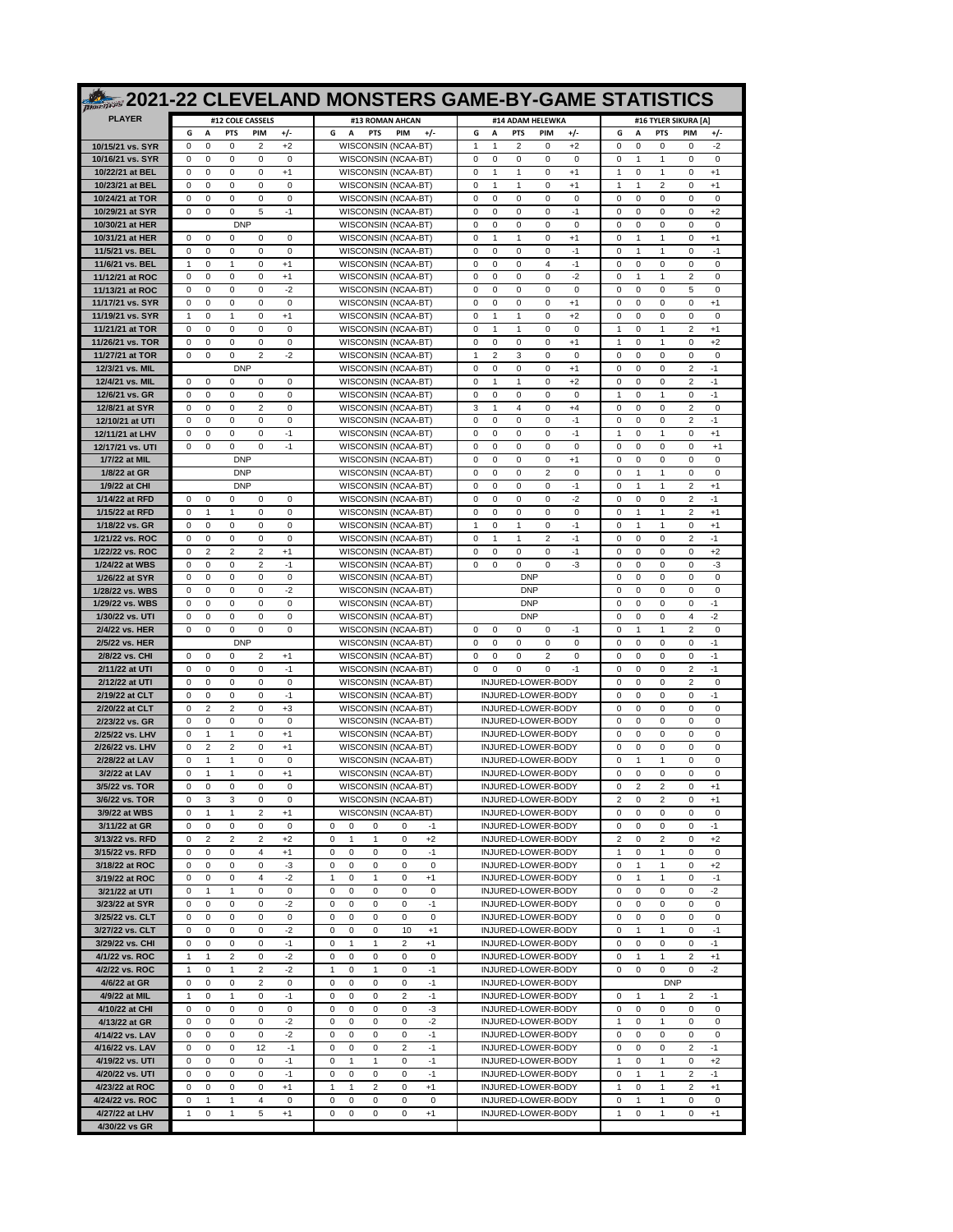|                                      |                                                                                      |                                                                                        | 2021-22 CLEVELAND MONSTERS GAME-BY-GAME STATISTICS                              |                                                                                                   |
|--------------------------------------|--------------------------------------------------------------------------------------|----------------------------------------------------------------------------------------|---------------------------------------------------------------------------------|---------------------------------------------------------------------------------------------------|
| <b>PLAYER</b>                        | #18 DILLON SIMPSON [C]                                                               | #19 LIAM FOUDY                                                                         | #20 JUSTIN SCOTT [A]                                                            | #21 JOSH DUNNE                                                                                    |
|                                      | G<br>A<br><b>PTS</b><br><b>PIM</b><br>٠/٠                                            | G<br>A<br><b>PTS</b><br><b>PIM</b><br>$+/-$                                            | G<br>A<br><b>PTS</b><br>PIM<br>$+/-$                                            | +/-<br>G<br>A<br><b>PTS</b><br>PIM                                                                |
| 10/15/21 vs. SYR<br>10/16/21 vs. SYR | $\mathbf 0$<br>0<br>0<br>0<br>0<br>0<br>0<br>0<br>0<br>0                             | 0<br>0<br>$\mathbf 0$<br>0<br>$-1$<br>1<br>0<br>1<br>0<br>$+1$                         | 1<br>0<br>$+1$<br>$\mathbf{1}$<br>$\Omega$<br>1<br>1<br>2<br>0<br>$+2$          | 0<br>1<br>$\overline{2}$<br>$+2$<br>1<br>0<br>0<br>0<br>0<br>0                                    |
| 10/22/21 at BEL                      | 0<br>$\Omega$<br>0<br>0<br>0                                                         | 1<br>0<br>$+2$<br>$\Omega$<br>1                                                        | $\overline{2}$<br>$+1$<br>$\Omega$<br>0<br>$\Omega$                             | $\overline{2}$<br>0<br>0<br>$\Omega$<br>$\Omega$                                                  |
| 10/23/21 at BEL                      | 0<br>0<br>0<br>0<br>$\Omega$                                                         | 0<br>$\mathbf 0$<br>$-1$<br>$\Omega$<br>$\Omega$                                       | 0<br>0<br>2<br>0<br>0                                                           | 0<br>0<br>0<br>$\Omega$<br>$\Omega$                                                               |
| 10/24/21 at TOR<br>10/29/21 at SYR   | 0<br>0<br>0<br>0<br>0<br>$\mathbf 0$<br>0<br>0<br>0<br>$-1$                          | 0<br>0<br>0<br>0<br>$-1$<br>0<br>0<br>0<br>$\overline{4}$<br>$\mathbf 0$               | 0<br>0<br>0<br>-1<br>0<br>0<br>0<br>0<br>0<br>$-1$                              | 2<br>0<br>$^{+1}$<br>1<br>-1<br>0<br>0<br>0<br>0<br>$-1$                                          |
| 10/30/21 at HER                      | 0<br>0<br>0<br>0<br>0                                                                | $\mathbf{1}$<br>0<br>1<br>0<br>+1                                                      | 0<br>0<br>0<br>0<br>0                                                           | 0<br>0<br>0<br>$\overline{4}$<br>0                                                                |
| 10/31/21 at HER                      | $-1$<br>$\Omega$<br>0<br>0<br>0                                                      | 0<br>$-1$<br>1<br>1<br>2                                                               | 0<br>0<br>0<br>$\Omega$<br>0                                                    | 1<br>$\Omega$<br>1<br>0<br>0                                                                      |
| 11/5/21 vs. BEL<br>11/6/21 vs. BEL   | 0<br>0<br>0<br>0<br>$\Omega$<br>0<br>0<br>0<br>0<br>0                                | 0<br>0<br>0<br>-3<br>$\Omega$<br>0<br>0<br>0<br>0<br>0                                 | 0<br>0<br>0<br>$-1$<br>0<br>0<br>2<br>$^{+1}$<br>-1<br>1                        | 0<br>$\overline{2}$<br>$-1$<br>$\Omega$<br>$\Omega$<br>0<br>0<br>0<br>0<br>-1                     |
| 11/12/21 at ROC                      | $\mathbf 0$<br>0<br>0<br>$\overline{2}$<br>$+2$                                      | 0<br>1<br>0<br>0<br>1                                                                  | 0<br>$\mathbf{1}$<br>$\mathbf{1}$<br>0<br>$+1$                                  | 0<br>0<br>0<br>$\overline{2}$<br>$-1$                                                             |
| 11/13/21 at ROC                      | 0<br>0<br>0<br>0<br>-1                                                               | 0<br>0<br>0<br>0<br>$-1$                                                               | $-1$<br>0<br>0<br>0<br>0                                                        | 0<br>0<br>0<br>0<br>-2                                                                            |
| 11/17/21 vs. SYR<br>11/19/21 vs. SYR | 0<br>$\Omega$<br>$\Omega$<br>$\Omega$<br>0<br>0<br>0<br>0<br>$+1$<br>$\Omega$        | 1<br>0<br>$\Omega$<br>$^{+1}$<br>1<br>0<br>$\mathbf 0$<br>$+2$<br>$\Omega$<br>$\Omega$ | 0<br>0<br>0<br>0<br>5<br>$\mathbf{1}$<br>0<br>0<br>$\mathbf{1}$<br>$\Omega$     | $\overline{4}$<br>$\Omega$<br>$\Omega$<br>$\Omega$<br>$-1$<br>0<br>0<br>0<br>$\Omega$<br>$\Omega$ |
| 11/21/21 at TOR                      | 0<br>0<br>0<br>0<br>-1                                                               | 0<br>0<br>+2<br>-1<br>1                                                                | 0<br>0<br>0<br>0<br>0                                                           | 0<br>0<br>0<br>0<br>$+1$                                                                          |
| 11/26/21 vs. TOR                     | $\mathbf 0$<br>1<br>$\mathbf{1}$<br>0<br>$+1$                                        | $\mathbf{1}$<br>1<br>2<br>0<br>$+3$                                                    | 0<br>0<br>0<br>0<br>0                                                           | 0<br>0<br>0<br>0<br>0                                                                             |
| 11/27/21 at TOR<br>12/3/21 vs. MIL   | 1<br>0<br>1<br>0<br>$^{+1}$<br><b>DNP</b>                                            | 0<br>1<br>1<br>0<br>0<br>$\mathbf 0$<br>0<br>$\Omega$<br>0<br>$\Omega$                 | 0<br>0<br>0<br>0<br>-1<br>$\overline{2}$<br>$-1$<br>0<br>0<br>0                 | 0<br>1<br>1<br>0<br>-1<br>0<br>$\Omega$<br>0<br>0<br>0                                            |
| 12/4/21 vs. MIL                      | <b>DNP</b>                                                                           | $\mathbf{1}$<br>$\mathbf{1}$<br>$\mathbf 0$<br>$-1$<br>$\Omega$                        | $\mathbf{1}$<br>$\mathbf{1}$<br>0<br>$-1$<br>0                                  | $\mathbf{1}$<br>0<br>0<br>1<br>$\Omega$                                                           |
| 12/6/21 vs. GR                       | <b>DNP</b>                                                                           | 0<br>0<br>0<br>1<br>1                                                                  | 0<br>0<br>2<br>0<br>0                                                           | 0<br>0<br>0<br>0<br>-1                                                                            |
| 12/8/21 at SYR<br>12/10/21 at UTI    | <b>DNP</b><br><b>DNP</b>                                                             | 0<br>1<br>0<br>0<br>1<br>$\mathbf{1}$<br>0<br>1<br>0<br>0                              | 1<br>$\mathbf 0$<br>$\mathbf{1}$<br>0<br>$+1$<br>$+1$<br>0<br>1<br>0            | $\mathbf{1}$<br>0<br>1<br>$\overline{2}$<br>0<br>0<br>0<br>0<br>0<br>$\overline{4}$               |
| 12/11/21 at LHV                      | <b>DNP</b>                                                                           | $\Omega$<br>1<br>1<br>2<br>$^{+1}$                                                     | 0<br>0<br>$\Omega$<br>0<br>$\Omega$                                             | $\Omega$<br>$\mathbf{1}$<br>1<br>0<br>$-1$                                                        |
| 12/17/21 vs. UTI                     | $+1$<br>$\Omega$<br>$\mathbf{1}$<br>$\mathbf{1}$<br>0<br>$\Omega$                    | 0<br>$\mathbf{1}$<br>$\mathbf{1}$<br>0<br>$+1$                                         | 0<br>0<br>0<br>$-1$<br>$\Omega$<br>0                                            | 0<br>$-1$<br>$\Omega$<br>$\Omega$<br>$\Omega$                                                     |
| 1/7/22 at MIL<br>1/8/22 at GR        | 0<br>0<br>0<br>0<br>$\mathbf 0$<br>1<br>$\mathbf{1}$<br>0<br>$+1$                    | COLUMBUS (NHL-TS)<br><b>COLUMBUS (NHL-TS)</b>                                          | 0<br>0<br>$^{+1}$<br>0<br>0<br>0<br>0<br>0<br>0                                 | 0<br>7<br>$+1$<br>1<br>1<br>0<br>0<br>0<br>0<br>0                                                 |
| 1/9/22 at CHI                        | $\Omega$<br>$\Omega$<br>$\Omega$<br>$\Omega$<br>$\Omega$                             | <b>COLUMBUS (NHL-TS)</b>                                                               | 0<br>0<br>$\Omega$<br>$\Omega$<br>$\Omega$                                      | $-1$<br>1<br>$\Omega$<br>1<br>$\overline{4}$                                                      |
| 1/14/22 at RFD                       | $\overline{2}$<br>$-1$<br>$\Omega$<br>0<br>0<br>0<br>0<br>0<br>$+1$<br>$\Omega$      | COLUMBUS (NHL-TS)<br><b>COLUMBUS (NHL)</b>                                             | 0<br>0<br>0<br>0<br>0<br>0<br>$\mathbf{1}$<br>5<br>$+1$                         | 0<br>$\Omega$<br>1<br>1<br>6<br>0<br>0<br>$+1$<br>$\Omega$<br>$\Omega$                            |
| 1/15/22 at RFD<br>1/18/22 vs. GR     | 0<br>2<br>1<br>1<br>$+1$                                                             | <b>COLUMBUS (NHL)</b>                                                                  | 1<br>0<br>0<br>0<br>0<br>0                                                      | INJURED-LOWER-BODY                                                                                |
| 1/21/22 vs. ROC                      | $\mathbf 0$<br>1<br>$\mathbf{1}$<br>$\overline{2}$<br>$-1$                           | <b>COLUMBUS (NHL-TS)</b>                                                               | 0<br>0<br>0<br>2<br>$-1$                                                        | INJURED-LOWER-BODY                                                                                |
| 1/22/22 vs. ROC                      | 0<br>1<br>1<br>2<br>$+2$<br>$\Omega$<br>1<br>1<br>$-1$                               | <b>COLUMBUS (NHL-TS)</b><br>$\Omega$<br>$\Omega$<br>O<br>$\Omega$<br>$-1$              | $\Omega$<br>$\Omega$<br>$\Omega$<br>$\Omega$<br>$+1$<br>1<br>$\Omega$<br>-1     | INJURED-LOWER-BODY                                                                                |
| 1/24/22 at WBS<br>1/26/22 at SYR     | 0<br>0<br>0<br>0<br>0<br>$\Omega$                                                    | 0<br>0<br>$\mathbf 0$<br>0<br>$\Omega$                                                 | 0<br>$+1$<br>0<br>0<br>0<br>0<br>0                                              | INJURED-LOWER-BODY<br>INJURED-LOWER-BODY                                                          |
| 1/28/22 vs. WBS                      | 0<br>0<br>0<br>0<br>-1                                                               | 0<br>0<br>0<br>0<br>0                                                                  | 0<br>0<br>0<br>-1<br>0                                                          | INJURED-LOWER-BODY                                                                                |
| 1/29/22 vs. WBS<br>1/30/22 vs. UTI   | $\mathbf 0$<br>0<br>0<br>0<br>0<br>0<br>$\Omega$<br>$\Omega$<br>$\Omega$<br>$\Omega$ | $\mathbf{1}$<br>0<br>0<br>$-1$<br>1<br>$\Omega$<br>1<br>1<br>$\Omega$<br>$+1$          | 0<br>0<br>0<br>0<br>0<br>0<br>0<br>$\Omega$<br>$\Omega$<br>$\Omega$             | INJURED-LOWER-BODY<br>INJURED-LOWER-BODY                                                          |
| 2/4/22 vs. HER                       | 0<br>$\Omega$<br>0<br>0<br>0                                                         | INJURED-UPPER-BODY                                                                     | 10<br>0<br>$\Omega$<br>0<br>$\Omega$                                            | INJURED-LOWER-BODY                                                                                |
| 2/5/22 vs. HER                       | 0<br>0<br>0<br>$-2$<br>$\Omega$                                                      | INJURED-UPPER-BODY                                                                     | 0<br>0<br>2<br>$-1$<br>$\Omega$                                                 | INJURED-LOWER-BODY                                                                                |
| 2/8/22 vs. CHI<br>2/11/22 at UTI     | 0<br>0<br>1<br>1<br>$+1$<br>$\mathbf 0$<br>0<br>0<br>0<br>$-2$                       | INJURED-UPPER-BODY<br>INJURED-UPPER-BODY                                               | $\Omega$<br>2<br>0<br>+2<br>2<br>2<br>$\mathbf{1}$<br>0<br>0<br>3               | INJURED-LOWER-BODY<br>INJURED-LOWER-BODY                                                          |
| 2/12/22 at UTI                       | $\mathbf 0$<br>0<br>$\Omega$<br>$\Omega$<br>$+2$                                     | INJURED-UPPER-BODY                                                                     | 2<br>0<br>$\Omega$<br>$\Omega$<br>$\Omega$                                      | INJURED-LOWER-BODY                                                                                |
| 2/19/22 at CLT                       | $\Omega$<br>1<br>1<br>0<br>-3                                                        | INJURED-UPPER-BODY                                                                     | 0<br>$\overline{2}$<br>0<br>0<br>$\Omega$                                       | INJURED-LOWER-BODY                                                                                |
| 2/20/22 at CLT<br>2/23/22 vs. GR     | 0<br>$\mathbf{1}$<br>2<br>0<br>$\mathbf{1}$<br>0<br>0<br>0<br>0<br>0                 | INJURED-UPPER-BODY<br>INJURED-UPPER-BODY                                               | $\mathbf{1}$<br>2<br>2<br>$+2$<br>$\mathbf{1}$<br>$\Omega$<br>0<br>0<br>-1<br>0 | INJURED-LOWER-BODY<br>INJURED-LOWER-BODY                                                          |
| 2/25/22 vs. LHV                      | 0<br>0<br>0<br>$+1$<br>$\Omega$                                                      | INJURED-UPPER-BODY                                                                     | 1<br>$\mathbf{1}$<br>2<br>0<br>$+1$                                             | INJURED-LOWER-BODY                                                                                |
| 2/26/22 vs. LHV                      | $\Omega$<br>$\Omega$<br>$\Omega$<br>$\Omega$<br>$-1$                                 | INJURED-UPPER-BODY                                                                     | 1<br>$\Omega$<br>$\mathbf{1}$<br>$\Omega$<br>$+1$                               | INJURED-LOWER-BODY                                                                                |
| 2/28/22 at LAV<br>3/2/22 at LAV      | $-1$<br>$\Omega$<br>0<br>0<br>0<br>0<br>0<br>0<br>0<br>$+2$                          | INJURED-UPPER-BODY<br>INJURED-UPPER-BODY                                               | 1<br>1<br>0<br>0<br>$\Omega$<br>0<br>1<br>1<br>0<br>$+1$                        | INJURED-LOWER-BODY<br>INJURED-LOWER-BODY                                                          |
| 3/5/22 vs. TOR                       | 0<br>0<br>+3                                                                         | INJURED-UPPER-BODY                                                                     | 0<br>0                                                                          | INJURED-LOWER-BODY                                                                                |
| 3/6/22 vs. TOR                       | 0<br>0<br>0<br>0<br>0                                                                | INJURED-UPPER-BODY                                                                     | 0<br>0<br>0<br>0<br>0                                                           | INJURED-LOWER-BODY                                                                                |
| 3/9/22 at WBS<br>3/11/22 at GR       | 0<br>0<br>1<br>1<br>$+1$<br>0<br>$-1$<br>0<br>0<br>0                                 | INJURED-UPPER-BODY<br>INJURED-UPPER-BODY                                               | 0<br>0<br>0<br>0<br>0<br>2<br>$\mathsf 0$<br>0<br>0<br>0                        | INJURED-LOWER-BODY<br>INJURED-LOWER-BODY                                                          |
| 3/13/22 vs. RFD                      | 0<br>0<br>0<br>0<br>$+2$                                                             | INJURED-UPPER-BODY                                                                     | $\mathsf 0$<br>$\mathbf 0$<br>0<br>0<br>0                                       | INJURED-LOWER-BODY                                                                                |
| 3/15/22 vs. RFD<br>3/18/22 at ROC    | 0<br>0<br>$+1$<br>-1<br>-1<br>0<br>0<br>0<br>0<br>$+2$                               | INJURED-UPPER-BODY<br>INJURED-UPPER-BODY                                               | 1<br>0<br>0<br>$+1$<br>-1<br>$-1$<br>0<br>$\overline{2}$<br>2<br>0              | INJURED-LOWER-BODY<br>INJURED-LOWER-BODY                                                          |
| 3/19/22 at ROC                       | 0<br>0<br>0<br>0<br>$-1$                                                             | INJURED-UPPER-BODY                                                                     | $-1$<br>0<br>$\mathbf{1}$<br>0<br>$\mathbf{1}$                                  | INJURED-LOWER-BODY                                                                                |
| 3/21/22 at UTI                       | <b>DNP</b>                                                                           | INJURED-UPPER-BODY                                                                     | $\mathsf 0$<br>0<br>1<br>0<br>1                                                 | INJURED-LOWER-BODY                                                                                |
| 3/23/22 at SYR<br>3/25/22 vs. CLT    | <b>DNP</b><br><b>DNP</b>                                                             | INJURED-UPPER-BODY<br>INJURED-UPPER-BODY                                               | $-2$<br>0<br>0<br>0<br>0<br>0<br>0<br>$\mathbf{1}$<br>1<br>0                    | INJURED-LOWER-BODY<br>INJURED-LOWER-BODY                                                          |
| 3/27/22 vs. CLT                      | $\mathbf{1}$<br>0<br>$\mathbf{1}$<br>$-1$<br>0                                       | INJURED-UPPER-BODY                                                                     | $-4$<br>0<br>0<br>0<br>0                                                        | INJURED-LOWER-BODY                                                                                |
| 3/29/22 vs. CHI                      | 0<br>0<br>$-2$<br>0<br>0                                                             | INJURED-UPPER-BODY                                                                     | 1<br>0<br>0<br>$-1$<br>1                                                        | INJURED-LOWER-BODY                                                                                |
| 4/1/22 vs. ROC<br>4/2/22 vs. ROC     | 0<br>0<br>0<br>0<br>0<br>0<br>0<br>2<br>$-2$<br>0                                    | INJURED-UPPER-BODY<br>INJURED-UPPER-BODY                                               | $-2$<br>0<br>0<br>0<br>0<br>$-1$<br>0<br>0<br>0<br>10                           | INJURED-LOWER-BODY<br>INJURED-LOWER-BODY                                                          |
| 4/6/22 at GR                         | 0<br>0<br>0<br>0<br>$+1$                                                             | INJURED-UPPER-BODY                                                                     | 0<br>0<br>0<br>0<br>0                                                           | INJURED-LOWER-BODY                                                                                |
| 4/9/22 at MIL                        | 0<br>0<br>0<br>0<br>0                                                                | INJURED-UPPER-BODY                                                                     | $-2$<br>0<br>0<br>0<br>0                                                        | INJURED-LOWER-BODY                                                                                |
| 4/10/22 at CHI<br>4/13/22 at GR      | 0<br>0<br>0<br>-3<br>0<br>0<br>0<br>$-1$<br>0<br>0                                   | INJURED-UPPER-BODY<br>INJURED-UPPER-BODY                                               | 0<br>0<br>0<br>0<br>0<br>$-2$<br>0<br>0<br>0<br>0                               | INJURED-LOWER-BODY<br>INJURED-LOWER-BODY                                                          |
| 4/14/22 vs. LAV                      | 0<br>0<br>$-2$<br>0<br>0                                                             | INJURED-UPPER-BODY                                                                     | $-2$<br>0<br>0<br>4<br>0                                                        | INJURED-LOWER-BODY                                                                                |
| 4/16/22 vs. LAV                      | 0<br>0<br>0<br>0<br>-1                                                               | INJURED-UPPER-BODY                                                                     | 0<br>0<br>0<br>0<br>24                                                          | INJURED-LOWER-BODY                                                                                |
| 4/19/22 vs. UTI<br>4/20/22 vs. UTI   | 0<br>0<br>0<br>$\overline{2}$<br>0<br>0<br>0<br>0<br>0<br>0                          | INJURED-UPPER-BODY<br>INJURED-UPPER-BODY                                               | 1<br>0<br>$\mathbf{1}$<br>5<br>$\mathbf 0$<br>0<br>0<br>$-1$<br>0<br>0          | INJURED-LOWER-BODY<br>INJURED-LOWER-BODY                                                          |
| 4/23/22 at ROC                       | 0<br>$\overline{\mathbf{c}}$<br>0<br>0<br>0                                          | INJURED-UPPER-BODY                                                                     | $\overline{2}$<br>$+1$<br>1<br>0<br>1                                           | INJURED-LOWER-BODY                                                                                |
| 4/24/22 vs. ROC                      | 0<br>0<br>0<br>2<br>0                                                                | INJURED-UPPER-BODY                                                                     | $\mathbf 0$<br>0<br>0<br>0<br>0                                                 | INJURED-LOWER-BODY                                                                                |
| 4/27/22 at LHV<br>4/30/22 vs GR      | 0<br>0<br>0<br>0<br>-1                                                               | INJURED-UPPER-BODY                                                                     | $+2$<br>0<br>2<br>2<br>0                                                        | INJURED-LOWER-BODY                                                                                |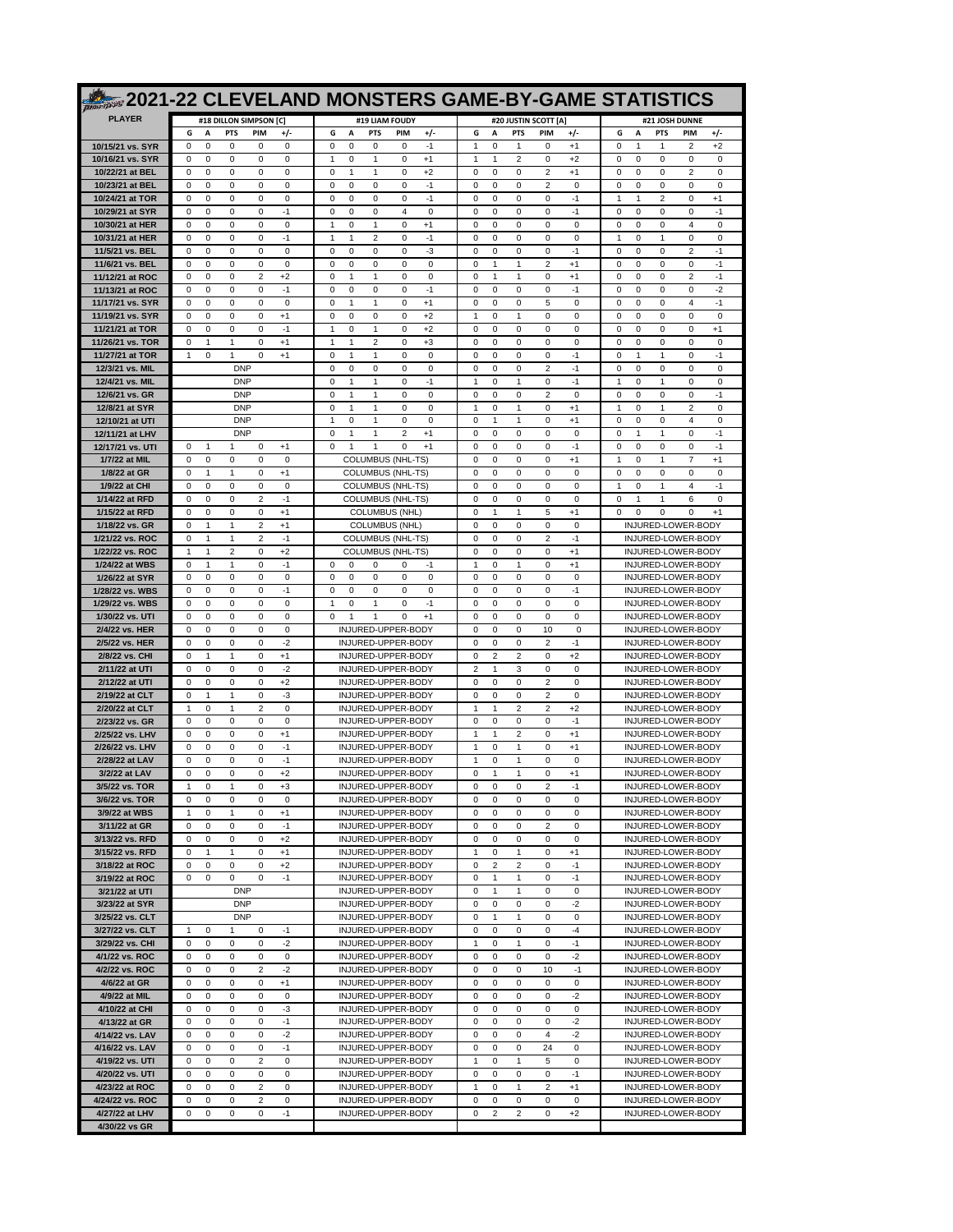|                                      |                                                                                                                                   | 2021-22 CLEVELAND MONSTERS GAME-BY-GAME STATISTICS                                                                  |                                                                                                             |                                                                                                                  |
|--------------------------------------|-----------------------------------------------------------------------------------------------------------------------------------|---------------------------------------------------------------------------------------------------------------------|-------------------------------------------------------------------------------------------------------------|------------------------------------------------------------------------------------------------------------------|
| <b>PLAYER</b>                        | #22 TIM BERNI                                                                                                                     | #23 JAKE CHRISTIANSEN                                                                                               | #25 JAKE GAUDET                                                                                             | #26 THOMAS SCHEMITSCH                                                                                            |
|                                      | G<br>А<br><b>PTS</b><br>PIM<br>$+/-$                                                                                              | G<br>А<br><b>PTS</b><br>PIM<br>$+/-$                                                                                | G<br>Α<br>PTS<br>PIM<br>$+/-$                                                                               | G<br>A<br><b>PTS</b><br>PIM<br>+/-                                                                               |
| 10/15/21 vs. SYR<br>10/16/21 vs. SYR | $-1$<br>$\mathbf 0$<br>1<br>$\Omega$<br>-1<br>$\mathbf 0$<br>0<br>2<br>0<br>$\Omega$                                              | $\overline{2}$<br>$-1$<br>1<br>1<br>5<br>$\mathbf{1}$<br>1<br>2<br>$-1$<br>$\Omega$                                 | <b>DNP</b><br><b>DNP</b>                                                                                    | $\mathbf 0$<br>0<br>0<br>$\mathbf 0$<br>$\Omega$<br>0<br>$\mathbf 0$<br>0<br>$\mathbf 0$<br>$-1$                 |
| 10/22/21 at BEL                      | 0<br>$\Omega$<br>$\Omega$<br>0<br>0                                                                                               | 0<br>0<br>0<br>0<br>$+1$                                                                                            | <b>DNP</b>                                                                                                  | $\Omega$<br>0<br>0<br>0<br>$+1$                                                                                  |
| 10/23/21 at BEL                      | $\mathbf 0$<br>$\mathbf 0$<br>0<br>0<br>$\mathbf 0$                                                                               | $\mathbf{1}$<br>$\mathbf{1}$<br>$\overline{2}$<br>0<br>0                                                            | <b>DNP</b>                                                                                                  | $\mathbf 0$<br>0<br>0<br>$\mathbf 0$<br>$^{\circ}$                                                               |
| 10/24/21 at TOR<br>10/29/21 at SYR   | $\mathbf 0$<br>$\mathbf 0$<br>0<br>0<br>$\Omega$<br>2<br>0<br>$\Omega$<br>$\Omega$<br>$\Omega$                                    | 0<br>0<br>$\mathbf 0$<br>2<br>0<br>0<br>$\Omega$<br>1<br>1<br>$+1$                                                  | <b>DNP</b><br><b>DNP</b>                                                                                    | 0<br>0<br>$\mathbf 0$<br>$^{\circ}$<br>$\Omega$<br>0<br>0<br>0<br>$+1$<br>$\Omega$                               |
| 10/30/21 at HER                      | $\mathbf 0$<br>$\mathbf 0$<br>0<br>$\overline{4}$<br>$+1$                                                                         | 0<br>0<br>$\mathbf 0$<br>0<br>0                                                                                     | 0<br>0<br>0<br>0<br>$\Omega$                                                                                | $\mathbf 0$<br>0<br>0<br>$\overline{2}$<br>$\mathbf 0$                                                           |
| 10/31/21 at HER                      | 2<br>$\Omega$<br>1<br>1<br>0                                                                                                      | $\overline{2}$<br>1<br>0<br>1<br>0                                                                                  | <b>DNP</b>                                                                                                  | 0<br>$-1$<br>$\Omega$<br>0<br>0                                                                                  |
| 11/5/21 vs. BEL<br>11/6/21 vs. BEL   | $-4$<br>$\mathbf 0$<br>$\mathbf 0$<br>0<br>0<br>$\mathbf 0$<br>$\mathbf 0$<br>0<br>0<br>$\Omega$                                  | $\mathbf 0$<br>$\mathbf{1}$<br>$\mathbf{1}$<br>0<br>$+1$<br>0<br>0<br>$\mathbf 0$<br>0<br>0                         | <b>DNF</b><br><b>DNP</b>                                                                                    | $\mathbf 0$<br>1<br>$\mathbf{1}$<br>$\overline{2}$<br>$^{\circ}$<br>0<br>0<br>0<br>$\mathbf 0$<br>$^{\circ}$     |
| 11/12/21 at ROC                      | 0<br>-2<br>$\Omega$<br>$\Omega$<br>0                                                                                              | 0<br>0<br>$\Omega$<br>1<br>1                                                                                        | KALAMAZOO (ECHL)                                                                                            | 0<br>0<br>$\mathbf 0$<br>$\Omega$<br>$+1$                                                                        |
| 11/13/21 at ROC                      | $\mathbf 0$<br>$\mathbf 0$<br>0<br>0<br>$-2$                                                                                      | 0<br>0<br>$\mathbf 0$<br>0<br>$-2$                                                                                  | KALAMAZOO (ECHL)                                                                                            | $\mathbf 0$<br>0<br>0<br>$\mathbf 0$<br>$-1$                                                                     |
| 11/17/21 vs. SYR<br>11/19/21 vs. SYR | $\Omega$<br>0<br>0<br>0<br>0<br>$\mathbf 0$<br>$\mathbf 0$<br>0<br>0<br>$+1$                                                      | $\overline{2}$<br>$\overline{2}$<br>$\Omega$<br>2<br>$+1$<br>$\mathbf 0$<br>0<br>$\mathbf 0$<br>$\mathbf 0$<br>$+2$ | KALAMAZOO (ECHL)<br><b>DNF</b>                                                                              | $\overline{2}$<br>1<br>$\Omega$<br>1<br>$+1$<br>$\mathbf 0$<br>1<br>$\mathbf{1}$<br>$\mathbf 0$<br>$+2$          |
| 11/21/21 at TOR                      | $\mathbf 0$<br>$\mathbf 0$<br>0<br>2<br>$-2$                                                                                      | $\overline{2}$<br>3<br>0<br>$+5$<br>1                                                                               | <b>DNP</b>                                                                                                  | $\mathbf 0$<br>0<br>0<br>$\mathbf 0$<br>$+4$                                                                     |
| 11/26/21 vs. TOR                     | $\Omega$<br>1<br>1<br>0<br>$+1$                                                                                                   | 2<br>1<br>2<br>3<br>$+4$                                                                                            | <b>DNP</b>                                                                                                  | 0<br>0<br>$\overline{2}$<br>$\Omega$<br>$+2$                                                                     |
| 11/27/21 at TOR<br>12/3/21 vs. MIL   | $\mathbf 0$<br>$\mathbf 0$<br>0<br>2<br>$\mathbf 0$<br>2<br>0<br>$\Omega$<br>0<br>0                                               | 0<br>0<br>$\mathbf 0$<br>0<br>-3<br>$-1$<br>$\Omega$<br>0<br>0<br>0                                                 | <b>DNP</b><br><b>DNP</b>                                                                                    | $\mathbf 0$<br>0<br>0<br>$\overline{2}$<br>$-2$<br>0<br>$\Omega$<br>1<br>1<br>0                                  |
| 12/4/21 vs. MIL                      | $\overline{4}$<br>$\mathbf 0$<br>$\mathbf 0$<br>$\mathbf 0$<br>0                                                                  | $\overline{2}$<br>$\mathbf 0$<br>$\mathbf{1}$<br>$\mathbf{1}$<br>0                                                  | <b>DNP</b>                                                                                                  | $\mathbf 0$<br>0<br>0<br>$\overline{2}$<br>$^{\circ}$                                                            |
| 12/6/21 vs. GR                       | $\mathbf 0$<br>$\mathbf 0$<br>0<br>$\Omega$<br>0                                                                                  | $\mathbf 0$<br>$\mathbf 0$<br>0<br>-3<br>$\Omega$                                                                   | <b>DNP</b>                                                                                                  | 0<br>0<br>$\mathbf 0$<br>$-2$<br>$\Omega$                                                                        |
| 12/8/21 at SYR<br>12/10/21 at UTI    | 2<br>0<br>$+5$<br>$\Omega$<br>2<br>$\mathbf 0$<br>$\mathbf 0$<br>0<br>0<br>$\mathbf 0$                                            | $\Omega$<br>0<br>0<br>$\Omega$<br>$\Omega$<br><b>COLUMBUS (NHL)</b>                                                 | <b>DNP</b><br><b>DNP</b>                                                                                    | 0<br>0<br>0<br>0<br>$\Omega$<br>$\mathbf 0$<br>$\mathbf 0$<br>0<br>$\overline{2}$<br>$-2$                        |
| 12/11/21 at LHV                      | $-2$<br>$\Omega$<br>0<br>0<br>0                                                                                                   | <b>COLUMBUS (NHL)</b>                                                                                               | <b>DNP</b>                                                                                                  | $\Omega$<br>1<br>1<br>0<br>$+1$                                                                                  |
| 12/17/21 vs. UTI                     | $\mathbf 0$<br>$\mathbf 0$<br>0<br>0<br>$\mathbf 0$                                                                               | <b>COLUMBUS (NHL)</b>                                                                                               | KALAMAZOO (ECHL)                                                                                            | $-1$<br>$\mathbf 0$<br>0<br>0<br>$\mathbf 0$                                                                     |
| 1/7/22 at MIL<br>1/8/22 at GR        | $\mathbf 0$<br>$\mathbf{1}$<br>1<br>0<br>$+2$<br>$\Omega$<br>0<br>$-1$<br>$\Omega$<br>0                                           | <b>DNP</b><br>$\Omega$<br>1<br>-1<br>0<br>$+1$                                                                      | $^{\circ}$<br>0<br>$\Omega$<br>$\Omega$<br>$+2$<br>$\Omega$<br>1<br>1<br>$\Omega$<br>$+1$                   | $\mathbf 0$<br>0<br>0<br>$\mathbf 0$<br>$^{\circ}$<br>0<br>0<br>6<br>$\Omega$<br>$\Omega$                        |
| 1/9/22 at CHI                        | $\mathbf 0$<br>$\mathbf{1}$<br>$\mathbf{1}$<br>0<br>$\mathbf 0$                                                                   | 0<br>0<br>0<br>0<br>$-1$                                                                                            | 0<br>1<br>$\mathbf 0$<br>$+1$<br>$\mathbf{1}$                                                               | $\mathbf 0$<br>0<br>0<br>12<br>$-1$                                                                              |
| 1/14/22 at RFD                       | $\Omega$<br>0<br>0<br>0<br>0                                                                                                      | $-2$<br>0<br>1<br>1<br>0                                                                                            | 0<br>0<br>0<br>0<br>0                                                                                       | 0<br>0<br>$\Omega$<br>0<br>0                                                                                     |
| 1/15/22 at RFD<br>1/18/22 vs. GR     | $\mathbf 0$<br>$\mathbf{1}$<br>$\mathbf{1}$<br>$\overline{4}$<br>$+1$<br>$\mathbf 0$<br>$-1$<br>$\mathbf{1}$<br>$\mathbf{1}$<br>0 | $\mathbf 0$<br>0<br>$\mathbf 0$<br>$\mathbf 0$<br>0<br><b>COLUMBUS (NHL)</b>                                        | $\mathbf 0$<br>0<br>0<br>0<br>$\mathbf 0$<br>0<br>0<br>$\mathbf 0$<br>$^{\circ}$<br>0                       | $\mathbf 0$<br>0<br>0<br>$\mathbf 0$<br>$^{\circ}$<br>$\mathbf 0$<br>$\overline{2}$<br>$\mathbf{1}$<br>1<br>$+1$ |
| 1/21/22 vs. ROC                      | 0<br>0<br>$\Omega$<br>$\Omega$<br>$\Omega$                                                                                        | <b>COLUMBUS (NHL)</b>                                                                                               | 0<br>0<br>$\Omega$<br>$\Omega$<br>0                                                                         | 0<br>0<br>$\overline{2}$<br>$-1$<br>$\Omega$                                                                     |
| 1/22/22 vs. ROC                      | 0<br>$\mathbf 0$<br>0<br>0<br>$+1$                                                                                                | <b>COLUMBUS (NHL)</b>                                                                                               | 0<br>$\mathbf 0$<br>0<br>2<br>0                                                                             | $\mathbf 0$<br>1<br>$\mathbf{1}$<br>$\mathbf 0$<br>$+1$                                                          |
| 1/24/22 at WBS<br>1/26/22 at SYR     | <b>DNP</b><br>0<br>$\mathbf 0$<br>0<br>2<br>$\mathbf 0$                                                                           | 0<br>0<br>$\Omega$<br>0<br>-2<br>$\mathbf 0$<br>$\mathbf{1}$<br>$\mathbf{1}$<br>$\mathbf 0$<br>0                    | 0<br>0<br>0<br>$\Omega$<br>$\Omega$<br><b>DNP</b>                                                           | 0<br>$-1$<br>$\Omega$<br>0<br>0<br>$\mathbf 0$<br>0<br>0<br>$\mathbf 0$<br>$^{\circ}$                            |
| 1/28/22 vs. WBS                      | 0<br>$\mathbf 0$<br>$-2$<br>$\Omega$<br>$\Omega$                                                                                  | 0<br>0<br>$\mathbf 0$<br>0<br>$-1$                                                                                  | 0<br>$\Omega$<br>0<br>0<br>$-1$                                                                             | 0<br>0<br>0<br>$\mathbf 0$<br>$-1$                                                                               |
| 1/29/22 vs. WBS                      | 2<br>$\Omega$<br>$\Omega$<br>0<br>$+1$                                                                                            | 0<br>-2<br>$\Omega$<br>$\Omega$<br>$\Omega$                                                                         | <b>INJURED-UPPER BODY</b>                                                                                   | $-1$<br>0<br>0<br>$\mathbf 0$<br>$\Omega$                                                                        |
| 1/30/22 vs. UTI<br>2/4/22 vs. HER    | $\mathbf 0$<br>$\mathbf 0$<br>0<br>2<br>$+1$<br>$-1$<br>$\Omega$<br>0<br>0<br>0                                                   | $\mathbf 0$<br>0<br>$\mathbf 0$<br>0<br>$-2$<br>0<br>$-1$<br>0<br>0<br>0                                            | <b>INJURED-UPPER BODY</b><br>INJURED-UPPER BODY                                                             | $-1$<br>0<br>0<br>0<br>$\mathbf 0$<br><b>DNP</b>                                                                 |
| 2/5/22 vs. HER                       | $-1$<br>$\mathbf 0$<br>$\mathbf 0$<br>0<br>2                                                                                      | $\mathbf{1}$<br>0<br>$\mathbf{1}$<br>0<br>$-1$                                                                      | <b>INJURED-UPPER BODY</b>                                                                                   | $\mathbf 0$<br>1<br>$\mathbf{1}$<br>$\mathbf 0$<br>$\mathbf 0$                                                   |
| 2/8/22 vs. CHI                       | $\mathbf 0$<br>$\mathbf 0$<br>0<br>0<br>$-1$<br>$\Omega$                                                                          | 0<br>0<br>$\mathbf 0$<br>0<br>$-1$<br>0                                                                             | INJURED-UPPER BODY<br><b>INJURED-UPPER BODY</b>                                                             | $\mathbf 0$<br>0<br>0<br>$\mathbf 0$<br>$+1$<br>$\Omega$                                                         |
| 2/11/22 at UTI<br>2/12/22 at UTI     | 0<br>1<br>1<br>$+1$<br>$\mathbf 0$<br>$\mathbf 0$<br>0<br>0<br>$\mathbf 0$                                                        | $\overline{2}$<br>2<br>$-1$<br>2<br>$\mathbf 0$<br>0<br>$\mathbf 0$<br>0<br>$+2$                                    | <b>INJURED-UPPER BODY</b>                                                                                   | 0<br>0<br>1<br>1<br>$\mathbf 0$<br>0<br>0<br>$\mathbf 0$<br>$^{\circ}$                                           |
| 2/19/22 at CLT                       | $-1$<br>$\Omega$<br>0<br>0<br>0                                                                                                   | 1<br>$-1$<br>0<br>1<br>0                                                                                            | <b>INJURED-UPPER BODY</b>                                                                                   | 1<br>$\Omega$<br>1<br>0<br>0                                                                                     |
| 2/20/22 at CLT<br>2/23/22 vs. GR     | $\mathbf 0$<br>$\mathbf 0$<br>0<br>0<br>$\mathbf 0$<br>$\mathbf 0$<br>$\mathbf 0$<br>0<br>0<br>$\Omega$                           | $\mathbf 0$<br>1<br>$\mathbf{1}$<br>$\mathbf 0$<br>0<br>0<br>0<br>$\mathbf 0$<br>0<br>$-1$                          | <b>INJURED-UPPER BODY</b><br>INJURED-UPPER BODY                                                             | $\mathbf{1}$<br>0<br>$\mathbf{1}$<br>$\mathbf 0$<br>$+1$<br>$\mathbf 0$<br>0<br>0<br>$\mathbf 0$<br>$^{\circ}$   |
| 2/25/22 vs. LHV                      | 2<br>$-1$<br>$\Omega$<br>$\Omega$<br>0                                                                                            | <b>COLUMBUS (NHL)</b>                                                                                               | INJURED-UPPER BODY                                                                                          | 0<br>$\Omega$<br>1<br>1<br>$+1$                                                                                  |
| 2/26/22 vs. LHV                      | $\mathbf 0$<br>$\mathbf 0$<br>0<br>0<br>$\mathbf 0$                                                                               | $\mathbf 0$<br>$\Omega$<br>$\mathbf 0$<br>2<br>$\Omega$                                                             | <b>INJURED-UPPER BODY</b>                                                                                   | 0<br>1<br>$\mathbf 0$<br>$+1$<br>$\mathbf{1}$                                                                    |
| 2/28/22 at LAV<br>3/2/22 at LAV      | 0<br>0<br>$\Omega$<br>0<br>0<br>$\overline{2}$<br>$\mathbf 0$<br>$\mathbf 0$<br>0<br>0                                            | <b>COLUMBUS (NHL)</b><br><b>COLUMBUS (NHL)</b>                                                                      | 0<br>$\Omega$<br>0<br>0<br>0<br>0<br>0<br>0<br>2<br>$+1$                                                    | 0<br>0<br>0<br>0<br>$\Omega$<br>$\overline{2}$<br>1<br>1<br>0<br>$+2$                                            |
| 3/5/22 vs. TOR                       | 0<br>0<br>0<br>0<br>-1                                                                                                            | 1<br>$\overline{1}$<br>2<br>0<br>$+2$                                                                               | 0<br>0<br>$\Omega$<br>0<br>0                                                                                | 0<br>$\mathbf{1}$<br>1<br>0<br>$\Omega$                                                                          |
| 3/6/22 vs. TOR                       | 0<br>0<br>0<br>0<br>0                                                                                                             | 0<br>1<br>$\mathbf{1}$<br>0<br>0                                                                                    | $-2$<br>0<br>0<br>0<br>0                                                                                    | 0<br>0<br>0<br>0<br>0                                                                                            |
| 3/9/22 at WBS<br>3/11/22 at GR       | <b>DNP</b><br><b>DNP</b>                                                                                                          | $\mathbf{1}$<br>$\mathbf{1}$<br>$\overline{2}$<br>0<br>0<br>$-1$<br>$\mathbf{1}$<br>$\mathbf{1}$<br>0<br>0          | $\mathsf 0$<br>$\mathbf 0$<br>$\mathbf 0$<br>0<br>$\mathbf 0$<br>$\mathsf 0$<br>0<br>0<br>0<br>0            | $\overline{2}$<br>$-1$<br>$\mathbf 0$<br>$^{\circ}$<br>0<br>$\mathbf 0$<br>0<br>0<br>0<br>0                      |
| 3/13/22 vs. RFD                      | <b>DNP</b>                                                                                                                        | $\mathbf{1}$<br>$\mathbf 0$<br>$\mathbf 0$<br>0<br>$\mathbf{1}$                                                     | $\mathbf 0$<br>$\mathbf 0$<br>0<br>0<br>0                                                                   | $\pmb{0}$<br>$+1$<br>$\mathbf 0$<br>0<br>0                                                                       |
| 3/15/22 vs. RFD                      | 0<br>0<br>0<br>$-1$<br>0                                                                                                          | 0<br>$\mathbf{1}$<br>$\mathbf{1}$<br>0<br>$+2$                                                                      | 0<br>$\overline{1}$<br>$\mathbf{1}$<br>0<br>0                                                               | 0<br>0<br>0<br>0<br>$-1$                                                                                         |
| 3/18/22 at ROC<br>3/19/22 at ROC     | 0<br>0<br>0<br>1<br>1<br>0<br>0<br>0<br>0<br>0                                                                                    | $\mathbf 0$<br>1<br>1<br>2<br>$+2$<br>$\mathbf 0$<br>0<br>$\mathbf{1}$<br>$\mathbf{1}$<br>$+1$                      | $\mathbf 0$<br>$-2$<br>0<br>0<br>0<br>$\mathbf{1}$<br>$\overline{2}$<br>$\mathbf 0$<br>$+2$<br>$\mathbf{1}$ | $\pmb{0}$<br>$-3$<br>0<br>0<br>0<br>0<br>$+1$<br>$\mathbf 0$<br>$\mathbf{1}$<br>$\mathbf{1}$                     |
| 3/21/22 at UTI                       | 0<br>0<br>0<br>0<br>0                                                                                                             | 0<br>0<br>0<br>$+1$<br>0                                                                                            | $\mathbf{1}$<br>0<br>$\mathbf{1}$<br>0<br>$+1$                                                              | <b>DNP</b>                                                                                                       |
| 3/23/22 at SYR                       | $\mathsf 0$<br>$\mathbf 0$<br>0<br>0<br>0                                                                                         | $\mathbf 0$<br>$-3$<br>0<br>$\mathbf 0$<br>0                                                                        | $\mathsf 0$<br>$\mathbf 0$<br>$-1$<br>0<br>$\mathbf 0$                                                      | <b>DNP</b>                                                                                                       |
| 3/25/22 vs. CLT<br>3/27/22 vs. CLT   | 0<br>0<br>0<br>2<br>0<br>$\mathsf 0$<br>0<br>0<br>0<br>0                                                                          | $\mathbf{1}$<br>0<br>$\mathbf{1}$<br>0<br>0<br>1<br>1<br>2<br>10<br>$-1$                                            | 0<br>0<br>0<br>0<br>0<br>$\overline{\mathbf{c}}$<br>$-1$<br>0<br>$\mathbf{1}$<br>1                          | 0<br>0<br>0<br>0<br>0<br>$-1$<br>$\mathbf 0$<br>0<br>0<br>0                                                      |
| 3/29/22 vs. CHI                      | 0<br>$^{\circ}$<br>0<br>0<br>$+1$                                                                                                 | $-2$<br>0<br>$\mathbf{1}$<br>$\mathbf{1}$<br>0                                                                      | $\mathsf 0$<br>$\mathbf{1}$<br>0<br>$\mathbf{1}$<br>$+1$                                                    | $\mathsf 0$<br>$\mathbf 0$<br>$\mathbf 0$<br>$\mathbf{1}$<br>1                                                   |
| 4/1/22 vs. ROC                       | $-2$<br>0<br>0<br>0<br>0                                                                                                          | 1<br>0<br>$\mathbf{1}$<br>0<br>$+1$                                                                                 | $\mathbf{1}$<br>$+1$<br>0<br>$\mathbf{1}$<br>0                                                              | 0<br>0<br>1<br>1<br>0                                                                                            |
| 4/2/22 vs. ROC<br>4/6/22 at GR       | $\mathsf 0$<br>$-2$<br>0<br>$\mathbf 0$<br>0<br>0<br>0<br>0<br>2<br>0                                                             | $\mathbf 0$<br>$\mathbf 0$<br>$-1$<br>0<br>$\mathbf 0$<br><b>COLUMBUS (NHL)</b>                                     | $\mathbf{1}$<br>$\mathbf 0$<br>$\mathbf 0$<br>0<br>$\overline{1}$<br>0<br>0<br>0<br>0<br>0                  | <b>DNP</b><br>0<br>0<br>0<br>0<br>$-1$                                                                           |
| 4/9/22 at MIL                        | $\sqrt{2}$<br>$-1$<br>0<br>0<br>0                                                                                                 | <b>COLUMBUS (NHL)</b>                                                                                               | $\mathbf 0$<br>$-1$<br>0<br>0<br>0                                                                          | $-3$<br>0<br>0<br>0<br>0                                                                                         |
| 4/10/22 at CHI                       | 0<br>0<br>$\mathbf 0$<br>0<br>$-2$                                                                                                | <b>COLUMBUS (NHL)</b>                                                                                               | $\mathbf 0$<br>$\mathbf 0$<br>$-2$<br>$\mathbf 0$<br>0                                                      | $\mathbf 0$<br>$\mathbf 0$<br>$\mathbf 0$<br>$\mathbf{1}$<br>$\mathbf{1}$                                        |
| 4/13/22 at GR                        | 0<br>0<br>0<br>0<br>0<br>$\mathsf 0$<br>$\mathbf 0$<br>0<br>0                                                                     | <b>COLUMBUS (NHL)</b><br>$^{\circ}$<br>$\mathbf 0$<br>0                                                             | $-1$<br>0<br>0<br>0<br>0<br>$\mathsf 0$<br>$\mathbf 0$<br>$-1$<br>0<br>$\mathbf 0$                          | $\overline{2}$<br>$-2$<br>0<br>0<br>0<br>$\mathsf 0$<br>$\bf 0$<br>$\mathsf 0$<br>$-2$<br>$\mathbf 0$            |
| 4/14/22 vs. LAV<br>4/16/22 vs. LAV   | 0<br>0<br>$\mathbf{1}$<br>$\mathbf{1}$<br>0<br>$-1$                                                                               | 0<br>-3<br>0<br>0<br>0<br>0<br>2                                                                                    | 0<br>0<br>0<br>0<br>0                                                                                       | 0<br>$\mathbf{1}$<br>$\mathbf{1}$<br>0<br>0                                                                      |
| 4/19/22 vs. UTI                      | 0<br>0<br>$+1$<br>1<br>1                                                                                                          | 0<br>0<br>0<br>0<br>0                                                                                               | $\mathsf 0$<br>0<br>0<br>0<br>0                                                                             | <b>DNP</b>                                                                                                       |
| 4/20/22 vs. UTI                      | 0<br>$\mathbf 0$<br>0<br>0<br>0                                                                                                   | $\mathbf{1}$<br>0<br>$\mathbf{1}$<br>0<br>$-1$                                                                      | $\overline{2}$<br>$\mathbf 0$<br>$\mathbf 0$<br>$\mathbf 0$<br>0                                            | $\mathbf{1}$<br>$\mathbf 0$<br>1<br>0<br>$-1$                                                                    |
| 4/23/22 at ROC<br>4/24/22 vs. ROC    | 0<br>0<br>0<br>$+2$<br>0<br>$\pmb{0}$<br>$\mathsf 0$<br>$\pmb{0}$<br>0<br>0                                                       | 0<br>0<br>0<br>0<br>0<br>$\mathsf 0$<br>$\pmb{0}$<br>$\mathbf 0$<br>$\mathbf 0$<br>0                                | $\overline{2}$<br>$\bf 0$<br>0<br>0<br>0<br>$\mathsf 0$<br>$\bf 0$<br>$\mathbf 0$<br>$\mathsf 0$<br>0       | 0<br>0<br>0<br>0<br>0<br>$\mathbf{1}$<br>0<br>$\mathbf{1}$<br>$\overline{4}$<br>$+1$                             |
| 4/27/22 at LHV                       | $\mathbf{1}$<br>$\mathbf{1}$<br>2<br>2<br>$+2$                                                                                    | 0<br>2<br>2<br>0<br>$+2$                                                                                            | 0<br>0<br>0<br>0<br>$-1$                                                                                    | 0<br>0<br>0<br>0<br>$-1$                                                                                         |
| 4/30/22 vs GR                        |                                                                                                                                   |                                                                                                                     |                                                                                                             |                                                                                                                  |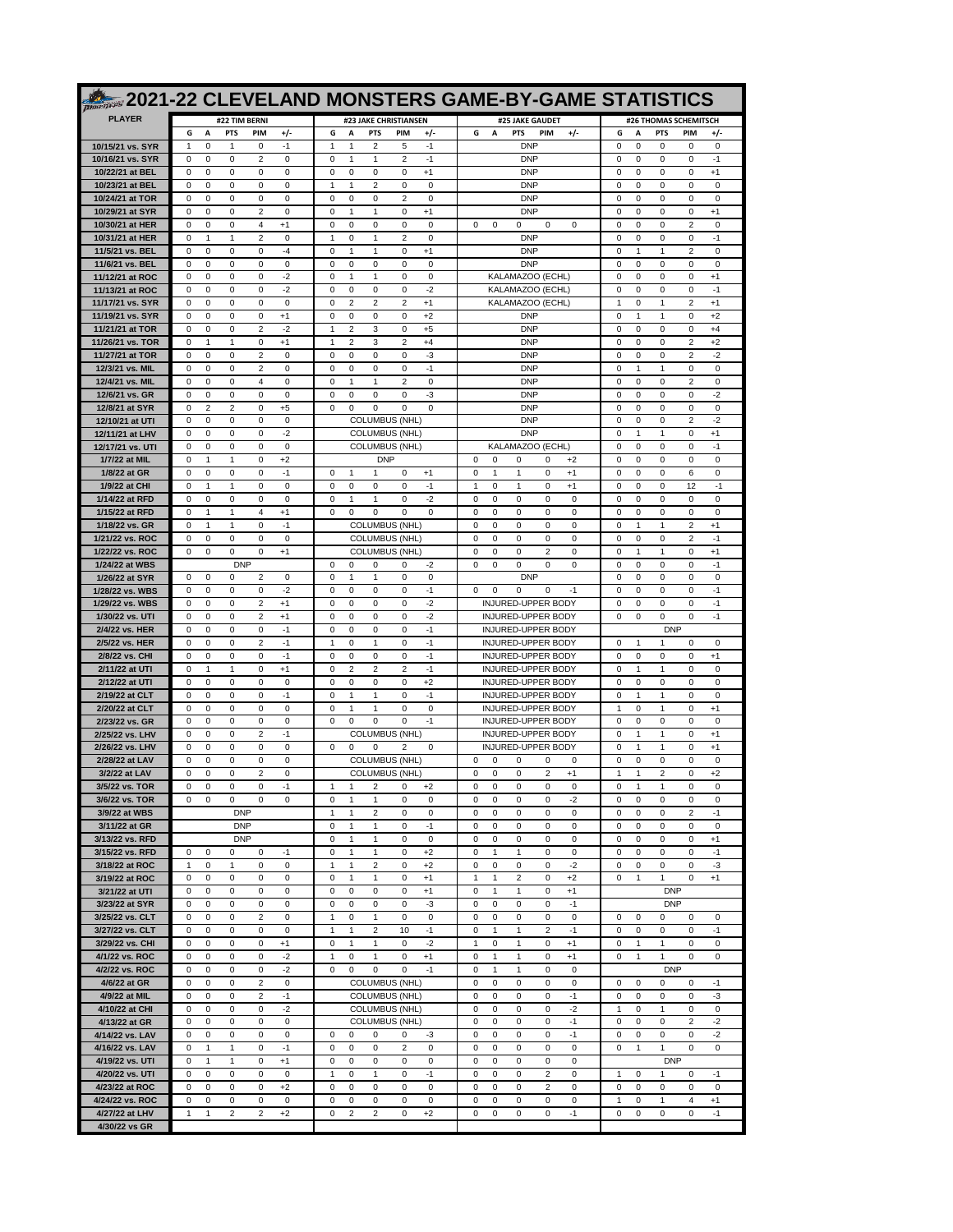|                                      | <b>2021-22 CLEVELAND MONSTERS GAME-BY-GAME STATISTICS</b>                                              |                                                                                     |                                                                                                    |                                                                                       |
|--------------------------------------|--------------------------------------------------------------------------------------------------------|-------------------------------------------------------------------------------------|----------------------------------------------------------------------------------------------------|---------------------------------------------------------------------------------------|
| <b>PLAYER</b>                        | #27 TRISTAN MULLIN                                                                                     | #29 ZACH JORDAN                                                                     | #34 COLE CLAYTON                                                                                   | #37 JAKE SLAKER                                                                       |
|                                      | G<br>А<br><b>PTS</b><br>PIM<br>$+/-$                                                                   | G<br>A<br><b>PTS</b><br>PIM<br>$+/-$                                                | G<br>А<br><b>PTS</b><br>PIM<br>$+/-$                                                               | G<br>A<br><b>PTS</b><br>PIM<br>$+/-$                                                  |
| 10/15/21 vs. SYR<br>10/16/21 vs. SYR | 0<br>$\Omega$<br>1<br>1<br>$+1$<br><b>DNP</b>                                                          | KALAMAZOO (ECHL)<br>KALAMAZOO (ECHL)                                                | <b>DNP</b><br><b>DNP</b>                                                                           | KALAMAZOO (ECHL)<br>KALAMAZOO (ECHL)                                                  |
| 10/22/21 at BEL                      | $\Omega$<br>0<br>$\Omega$<br>0<br>$\Omega$                                                             | KALAMAZOO (ECHL)                                                                    | <b>DNP</b>                                                                                         | KALAMAZOO (ECHL)                                                                      |
| 10/23/21 at BEL                      | <b>DNP</b>                                                                                             | KALAMAZOO (ECHL)                                                                    | <b>DNP</b>                                                                                         | KALAMAZOO (ECHL)                                                                      |
| 10/24/21 at TOR                      | <b>DNP</b>                                                                                             | KALAMAZOO (ECHL)                                                                    | <b>DNP</b>                                                                                         | KALAMAZOO (ECHL)                                                                      |
| 10/29/21 at SYR<br>10/30/21 at HER   | $\Omega$<br>0<br>$\Omega$<br>5<br>$-1$<br><b>DNP</b>                                                   | KALAMAZOO (ECHL)<br>KALAMAZOO (ECHL)                                                | -1<br>$^{\circ}$<br>-1<br>-1<br>0<br>$\mathbf 0$<br>2<br>0<br>$\Omega$<br>$\Omega$                 | KALAMAZOO (ECHL)<br>KALAMAZOO (ECHL)                                                  |
| 10/31/21 at HER                      | <b>DNP</b>                                                                                             | KALAMAZOO (ECHL)                                                                    | 0<br>0<br>0<br>0<br>0                                                                              | KALAMAZOO (ECHL)                                                                      |
| 11/5/21 vs. BEL                      | $\mathbf 0$<br>0<br>$\overline{4}$<br>$-1$<br>$\Omega$                                                 | KALAMAZOO (ECHL)                                                                    | 0<br>$\mathbf 0$<br>0<br>2<br>$-1$                                                                 | KALAMAZOO (ECHL)                                                                      |
| 11/6/21 vs. BEL<br>11/12/21 at ROC   | 0<br>$\Omega$<br>$\Omega$<br>$\Omega$<br>$+1$<br>0<br>$\Omega$<br>1<br>$+1$<br>-1                      | KALAMAZOO (ECHL)<br>KALAMAZOO (ECHL)                                                | 0<br>$\Omega$<br>$\Omega$<br>$\Omega$<br>0<br>2<br>-2<br>$\Omega$<br>0<br>$\Omega$                 | KALAMAZOO (ECHL)<br>KALAMAZOO (ECHL)                                                  |
| 11/13/21 at ROC                      | 0<br>$-2$<br>$\Omega$<br>$\Omega$<br>$\Omega$                                                          | KALAMAZOO (ECHL)                                                                    | 0<br>0<br>0<br>0<br>-2                                                                             | KALAMAZOO (ECHL)                                                                      |
| 11/17/21 vs. SYR                     | $-1$<br>$\Omega$<br>$\Omega$<br>$\Omega$<br>0                                                          | KALAMAZOO (ECHL)                                                                    | <b>DNP</b>                                                                                         | KALAMAZOO (ECHL)                                                                      |
| 11/19/21 vs. SYR                     | INJURED-LOWER-BODY                                                                                     | KALAMAZOO (ECHL)                                                                    | <b>DNP</b>                                                                                         | KALAMAZOO (ECHL)                                                                      |
| 11/21/21 at TOR<br>11/26/21 vs. TOR  | INJURED-LOWER-BODY<br>INJURED-LOWER-BODY                                                               | KALAMAZOO (ECHL)<br>KALAMAZOO (ECHL)                                                | $\Omega$<br>$\Omega$<br>$\Omega$<br>$\Omega$<br>$-1$<br>2<br>$\Omega$<br>$\Omega$<br>0<br>$+1$     | KALAMAZOO (ECHL)<br>KALAMAZOO (ECHL)                                                  |
| 11/27/21 at TOR                      | INJURED-LOWER-BODY                                                                                     | KALAMAZOO (ECHL)                                                                    | 0<br>0<br>0<br>0<br>$\Omega$                                                                       | KALAMAZOO (ECHL)                                                                      |
| 12/3/21 vs. MIL                      | INJURED-LOWER-BODY                                                                                     | KALAMAZOO (ECHL)                                                                    | $\overline{2}$<br>$-1$<br>0<br>0<br>0                                                              | KALAMAZOO (ECHL)                                                                      |
| 12/4/21 vs. MIL<br>12/6/21 vs. GR    | INJURED-LOWER-BODY<br>INJURED-LOWER-BODY                                                               | KALAMAZOO (ECHL)<br>KALAMAZOO (ECHL)                                                | 0<br>$\mathbf{1}$<br>$\mathbf{1}$<br>$\mathbf 0$<br>$-1$<br>0<br>0<br>0<br>$\Omega$<br>0           | KALAMAZOO (ECHL)<br>KALAMAZOO (ECHL)                                                  |
| 12/8/21 at SYR                       | INJURED-LOWER-BODY                                                                                     | KALAMAZOO (ECHL)                                                                    | 0<br>$\overline{2}$<br>$\overline{2}$<br>0<br>$+3$                                                 | KALAMAZOO (ECHL)                                                                      |
| 12/10/21 at UTI                      | INJURED-LOWER-BODY                                                                                     | KALAMAZOO (ECHL)                                                                    | 0<br>0<br>0<br>0<br>$\Omega$                                                                       | KALAMAZOO (ECHL)                                                                      |
| 12/11/21 at LHV                      | INJURED-LOWER-BODY                                                                                     | KALAMAZOO (ECHL)                                                                    | $-1$<br>1<br>0<br>1<br>0                                                                           | KALAMAZOO (ECHL)                                                                      |
| 12/17/21 vs. UTI<br>1/7/22 at MIL    | INJURED-LOWER-BODY<br>INJURED-LOWER-BODY                                                               | KALAMAZOO (ECHL)<br>$\Omega$<br>$\Omega$<br>$\Omega$<br>$\Omega$<br>$-1$            | 0<br>$\mathbf 0$<br>0<br>$\mathbf 0$<br>$+1$<br>2<br>0<br>$\Omega$<br>$\mathbf{1}$<br>$\mathbf{1}$ | KALAMAZOO (ECHL)<br>KALAMAZOO (ECHL)                                                  |
| 1/8/22 at GR                         | INJURED-LOWER-BODY                                                                                     | <b>DNP</b>                                                                          | 0<br>0<br>$\Omega$<br>$\Omega$<br>$+1$                                                             | KALAMAZOO (ECHL)                                                                      |
| 1/9/22 at CHI                        | INJURED-LOWER-BODY                                                                                     | 0<br>0<br>0<br>$\Omega$<br>$+1$                                                     | 0<br>$\mathbf 0$<br>0<br>2<br>$+1$                                                                 | KALAMAZOO (ECHL)                                                                      |
| 1/14/22 at RFD                       | INJURED-LOWER-BODY<br>INJURED-LOWER-BODY                                                               | <b>DNP</b><br><b>DNP</b>                                                            | 0<br>0<br>0<br>0<br>0<br>0<br>$\mathbf 0$<br>0<br>5<br>$+1$                                        | KALAMAZOO (ECHL)<br>KALAMAZOO (ECHL)                                                  |
| 1/15/22 at RFD<br>1/18/22 vs. GR     | $\mathbf 0$<br>$\Omega$<br>$\Omega$<br>$\Omega$<br>$\Omega$                                            | <b>DNP</b>                                                                          | $\Omega$<br>$\Omega$<br>$\Omega$<br>0<br>-3                                                        | KALAMAZOO (ECHL)                                                                      |
| 1/21/22 vs. ROC                      | 0<br>0<br>$\Omega$<br>0<br>$\Omega$                                                                    | KALAMAZOO (ECHL)                                                                    | 0<br>$-1$<br>$\Omega$<br>$\Omega$<br>0                                                             | 0<br>$\Omega$<br>$\Omega$<br>$\Omega$<br>$-1$                                         |
| 1/22/22 vs. ROC                      | 0<br>0<br>0<br>$\mathbf 0$<br>$\Omega$                                                                 | KALAMAZOO (ECHL)                                                                    | 0<br>0<br>0<br>$\mathbf 0$<br>0                                                                    | <b>DNP</b>                                                                            |
| 1/24/22 at WBS<br>1/26/22 at SYR     | $\Omega$<br>1<br>1<br>0<br>$+1$<br>0<br>$\mathbf 0$<br>$\mathbf 0$<br>0<br>$\mathbf 0$                 | KALAMAZOO (ECHL)<br>KALAMAZOO (ECHL)                                                | $-2$<br>0<br>0<br>0<br>$\Omega$<br><b>DNP</b>                                                      | 0<br>0<br>$\Omega$<br>0<br>$\Omega$<br><b>DNP</b>                                     |
| 1/28/22 vs. WBS                      | $\mathbf 0$<br>$\Omega$<br>$\Omega$<br>$\Omega$<br>$-1$                                                | KALAMAZOO (ECHL)                                                                    | <b>DNP</b>                                                                                         | <b>DNP</b>                                                                            |
| 1/29/22 vs. WBS                      | 0<br>0<br>$\Omega$<br>$\Omega$<br>$\Omega$                                                             | KALAMAZOO (ECHL)                                                                    | 0<br>0<br>0<br>$\Omega$<br>0                                                                       | <b>DNP</b>                                                                            |
| 1/30/22 vs. UTI<br>2/4/22 vs. HER    | 0<br>$\mathbf 0$<br>$\Omega$<br>0<br>0<br>0<br>0<br>0<br>0<br>$\Omega$                                 | KALAMAZOO (ECHL)<br>KALAMAZOO (ECHL)                                                | 0<br>$\mathbf 0$<br>0<br>$\overline{7}$<br>0<br>0<br>1<br>1<br>0<br>$+1$                           | 0<br>$\mathbf 0$<br>0<br>$\mathbf 0$<br>$-2$<br><b>DNP</b>                            |
| 2/5/22 vs. HER                       | 0<br>$\mathbf 0$<br>$\mathbf 0$<br>17<br>$\mathbf 0$                                                   | KALAMAZOO (ECHL)                                                                    | 0<br>0<br>0<br>$\mathbf 0$<br>$-1$                                                                 | 0<br>$\mathbf 0$<br>0<br>0<br>$\mathbf 0$                                             |
| 2/8/22 vs. CHI                       | $\mathbf 0$<br>0<br>$\Omega$<br>$\Omega$<br>$\Omega$                                                   | <b>DNP</b>                                                                          | 0<br>0<br>$\Omega$<br>$\Omega$<br>$\Omega$                                                         | 0<br>$\mathbf 0$<br>$\mathbf 0$<br>$\Omega$<br>$\Omega$                               |
| 2/11/22 at UTI                       | $\overline{2}$<br>$+2$<br>$\Omega$<br>3<br>3                                                           | <b>DNP</b>                                                                          | 0<br>0<br>$\Omega$<br>1<br>1                                                                       | 0<br>0<br>0<br>-2<br>$\Omega$                                                         |
| 2/12/22 at UTI<br>2/19/22 at CLT     | 0<br>$\Omega$<br>0<br>$\mathbf 0$<br>$\Omega$<br>$\Omega$<br>0<br>0<br>5<br>0                          | 0<br>$\mathbf 0$<br>$\Omega$<br>$\Omega$<br>$-1$<br>$-1$<br>$\Omega$<br>0<br>0<br>0 | 0<br>$\Omega$<br>$\Omega$<br>$\Omega$<br>$\Omega$<br>INJURED-UPPER BODY                            | <b>DNP</b><br>1<br>0<br>1<br>0<br>-2                                                  |
| 2/20/22 at CLT                       | 0<br>$\mathbf 0$<br>$\mathbf 0$<br>0<br>$+2$                                                           | $\mathbf 0$<br>0<br>0<br>4<br>$\mathbf 0$                                           | <b>INJURED-UPPER BODY</b>                                                                          | $\mathbf 0$<br>$\mathbf 0$<br>0<br>0<br>$^{\circ}$                                    |
| 2/23/22 vs. GR                       | 0<br>$\Omega$<br>$\mathbf{1}$<br>$\mathbf{1}$<br>$+1$                                                  | $\mathbf 0$<br>$\Omega$<br>$\Omega$<br>2<br>$\Omega$                                | INJURED-UPPER BODY                                                                                 | 0<br>$\Omega$<br>$\Omega$<br>$\Omega$<br>$\Omega$                                     |
| 2/25/22 vs. LHV<br>2/26/22 vs. LHV   | 2<br>$\Omega$<br>0<br>$\Omega$<br>$\Omega$<br>$\mathbf 0$<br>$\mathbf{1}$<br>$\mathbf{1}$<br>0<br>$+1$ | 0<br>0<br>0<br>$\Omega$<br>0<br>0<br>0<br>0<br>0<br>$\mathbf 0$                     | INJURED-UPPER BODY<br><b>INJURED-UPPER BODY</b>                                                    | 0<br>0<br>0<br>$\Omega$<br>0<br>$\mathbf 0$<br>0<br>0<br>$\overline{2}$<br>$^{\circ}$ |
| 2/28/22 at LAV                       | 0<br>0<br>$\Omega$<br>0<br>0                                                                           | <b>DNP</b>                                                                          | INJURED-UPPER BODY                                                                                 | 0<br>0<br>0<br>$\Omega$<br>$\Omega$                                                   |
| 3/2/22 at LAV                        | $\overline{2}$<br>$\mathbf{1}$<br>$\mathbf{1}$<br>0<br>$+3$                                            | <b>DNP</b>                                                                          | INJURED-UPPER BODY                                                                                 | $\mathbf 0$<br>0<br>0<br>0<br>$+1$                                                    |
| 3/5/22 vs. TOR<br>3/6/22 vs. TOR     | 0<br>0<br>$\Omega$<br>0<br>0<br>$\overline{c}$<br>$\overline{\mathbf{c}}$<br>1<br>1<br>$+1$            | <b>DNP</b><br><b>DNP</b>                                                            | 0<br>0<br>0<br>0<br>$-1$<br>0<br>$\mathbf{1}$<br>0<br>$+1$<br>1                                    | INJURED-UPPER-BODY<br>INJURED-UPPER-BODY                                              |
| 3/9/22 at WBS                        | $\mathsf 0$<br>0<br>0<br>0<br>0                                                                        | 0<br>0<br>0<br>2<br>0                                                               | 0<br>0<br>0<br>0<br>0                                                                              | INJURED-UPPER-BODY                                                                    |
| 3/11/22 at GR                        | 0<br>0<br>0<br>0<br>0                                                                                  | <b>DNP</b>                                                                          | -2<br>0<br>0<br>0<br>0                                                                             | INJURED-UPPER-BODY                                                                    |
| 3/13/22 vs. RFD<br>3/15/22 vs. RFD   | $\mathbf{1}$<br>$+1$<br>$\mathbf{1}$<br>0<br>0<br>0<br>0<br>0<br>0<br>$+1$                             | $\mathsf 0$<br>0<br>0<br>0<br>0<br><b>DNP</b>                                       | $\mathbf 0$<br>0<br>0<br>0<br>0<br><b>DNP</b>                                                      | INJURED-UPPER-BODY<br><b>DNP</b>                                                      |
| 3/18/22 at ROC                       | 0<br>-2<br>0<br>0<br>0                                                                                 | <b>DNP</b>                                                                          | <b>DNP</b>                                                                                         | KALAMAZOO (ECHL)                                                                      |
| 3/19/22 at ROC                       | $\mathsf 0$<br>$\mathbf{1}$<br>0<br>$\mathbf{1}$<br>0                                                  | $\mathbf{1}$<br>0<br>$+1$<br>$\mathbf{1}$<br>2                                      | <b>DNP</b>                                                                                         | KALAMAZOO (ECHL)                                                                      |
| 3/21/22 at UTI                       | $\mathbf{1}$<br>0<br>$\mathbf{1}$<br>0<br>$+1$                                                         | $\mathbf{1}$<br>0<br>1<br>0<br>$+1$                                                 | 0<br>0<br>0<br>0<br>0                                                                              | KALAMAZOO (ECHL)                                                                      |
| 3/23/22 at SYR<br>3/25/22 vs. CLT    | $-2$<br>0<br>0<br>$^{\circ}$<br>0<br>0<br>0<br>0<br>$\overline{2}$<br>$\mathbf 0$                      | $\mathbf 0$<br>0<br>$-1$<br>0<br>0<br><b>DNP</b>                                    | 0<br>$-2$<br>0<br>0<br>0<br>0<br>0<br>0<br>0<br>0                                                  | KALAMAZOO (ECHL)<br>KALAMAZOO (ECHL)                                                  |
| 3/27/22 vs. CLT                      | 0<br>0<br>0<br>-3<br>0                                                                                 | <b>DNP</b>                                                                          | <b>DNP</b>                                                                                         | KALAMAZOO (ECHL)                                                                      |
| 3/29/22 vs. CHI                      | 0<br>0<br>0<br>$\overline{2}$<br>$-1$                                                                  | KALAMAZOO (ECHL)                                                                    | <b>DNP</b>                                                                                         | KALAMAZOO (ECHL)                                                                      |
| 4/1/22 vs. ROC<br>4/2/22 vs. ROC     | $-1$<br>0<br>0<br>0<br>0<br>5<br>$\mathbf 0$<br>0<br>0<br>$^{\circ}$                                   | KALAMAZOO (ECHL)<br>KALAMAZOO (ECHL)                                                | $\mathbf{1}$<br>$+1$<br>0<br>1<br>0<br>$\mathbf 0$<br>0<br>$\mathbf 0$<br>0<br>0                   | KALAMAZOO (ECHL)<br>KALAMAZOO (ECHL)                                                  |
| 4/6/22 at GR                         | 0<br>0<br>0<br>0<br>0                                                                                  | 0<br>$\mathbf 0$<br>0<br>0<br>0                                                     | 0<br>$\overline{1}$<br>$\mathbf{1}$<br>0<br>$+1$                                                   | KALAMAZOO (ECHL)                                                                      |
| 4/9/22 at MIL                        | $-1$<br>0<br>0<br>0<br>0                                                                               | <b>DNP</b>                                                                          | 0<br>0<br>0<br>0<br>0                                                                              | KALAMAZOO (ECHL)                                                                      |
| 4/10/22 at CHI                       | $\mathsf 0$<br>0<br>0<br>0<br>$\mathbf 0$<br><b>DNP</b>                                                | 0<br>$\mathbf{1}$<br>0<br>-2<br>$\mathbf{1}$<br>$-1$                                | $\overline{c}$<br>0<br>$\mathbf{1}$<br>$\mathbf{1}$<br>$-1$<br>$-1$                                | KALAMAZOO (ECHL)                                                                      |
| 4/13/22 at GR<br>4/14/22 vs. LAV     | <b>DNP</b>                                                                                             | 0<br>0<br>0<br>0<br>0<br>$-2$<br>0<br>0<br>0                                        | 0<br>$\mathbf{1}$<br>1<br>0<br>0<br>$-2$<br>0<br>$\mathbf 0$<br>0                                  | KALAMAZOO (ECHL)<br>KALAMAZOO (ECHL)                                                  |
| 4/16/22 vs. LAV                      | 0<br>0<br>4<br>0<br>0                                                                                  | <b>DNP</b>                                                                          | 0<br>0<br>0<br>2<br>$-1$                                                                           | KALAMAZOO (ECHL)                                                                      |
| 4/19/22 vs. UTI                      | 0<br>$\mathbf{1}$<br>0<br>0<br>1                                                                       | <b>DNP</b>                                                                          | 0<br>$\mathsf 0$<br>0<br>1<br>1                                                                    | KALAMAZOO (ECHL)                                                                      |
| 4/20/22 vs. UTI<br>4/23/22 at ROC    | 0<br>0<br>0<br>0<br>0<br>0<br>$\mathbf{1}$<br>$\mathbf{1}$<br>0<br>$+1$                                | <b>DNP</b><br>0<br>2<br>0<br>0<br>0                                                 | $\mathbf{1}$<br>$\mathbf{1}$<br>2<br>0<br>0<br>0<br>0<br>0<br>0<br>0                               | KALAMAZOO (ECHL)<br>KALAMAZOO (ECHL)                                                  |
| 4/24/22 vs. ROC                      | $\mathsf 0$<br>$\bf 0$<br>$\pmb{0}$<br>0<br>0                                                          | 0<br>0<br>0<br>0<br>0                                                               | $\mathbf 0$<br>0<br>$\mathbf 0$<br>0<br>0                                                          | KALAMAZOO (ECHL)                                                                      |
| 4/27/22 at LHV                       | $\mathbf{1}$<br>$\mathbf{1}$<br>$\overline{2}$<br>0<br>$+2$                                            | <b>DNP</b>                                                                          | 0<br>0<br>0<br>0<br>$+2$                                                                           | <b>DNP</b>                                                                            |
| 4/30/22 vs GR                        |                                                                                                        |                                                                                     |                                                                                                    |                                                                                       |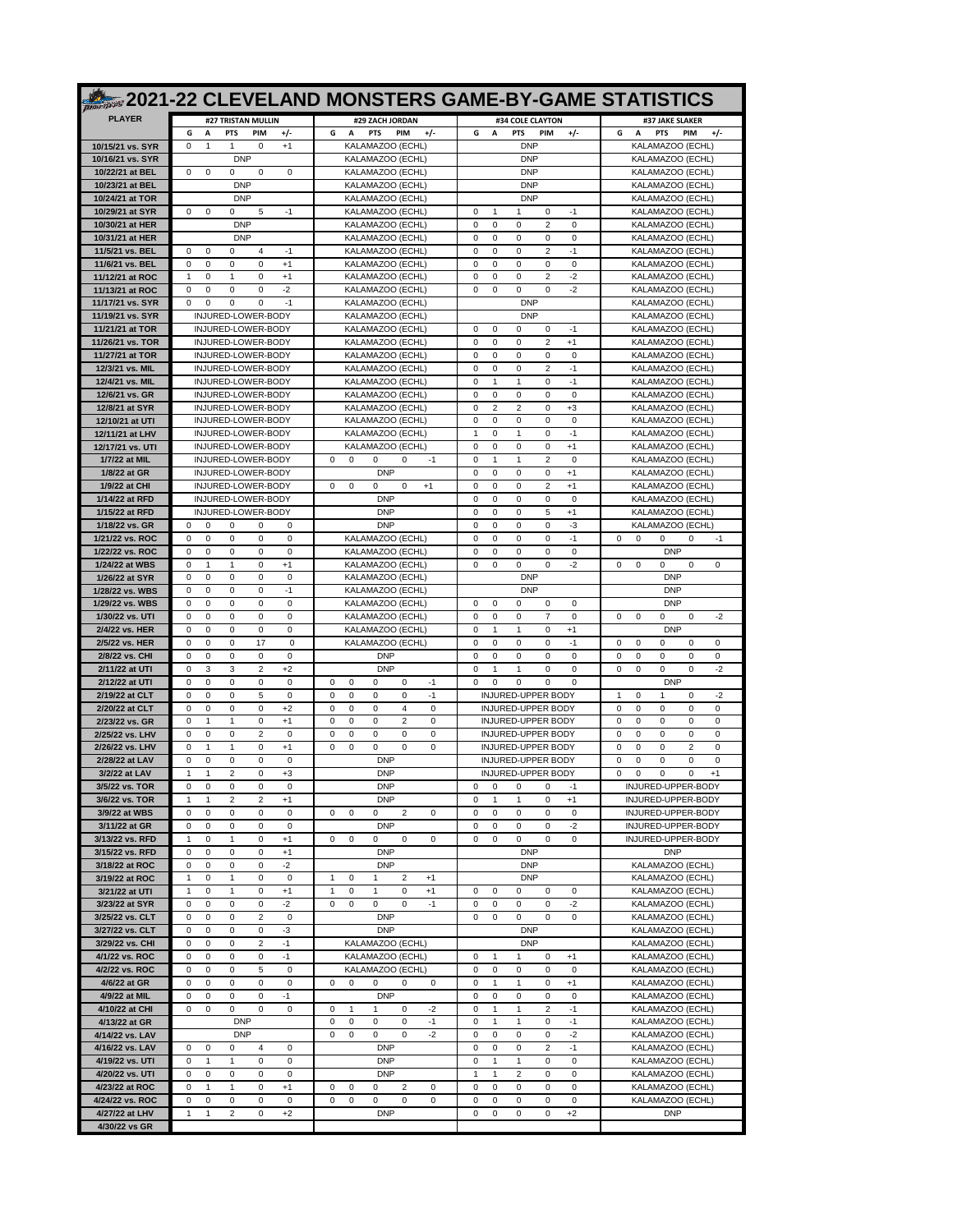|                                      |                                                                                                                  |                                                                                     | <b>2021-22 CLEVELAND MONSTERS GAME-BY-GAME STATISTICS</b>                                                             |                                                                                                   |
|--------------------------------------|------------------------------------------------------------------------------------------------------------------|-------------------------------------------------------------------------------------|-----------------------------------------------------------------------------------------------------------------------|---------------------------------------------------------------------------------------------------|
| <b>PLAYER</b>                        | #42 COLE FONSTAD                                                                                                 | #44 BRETT GALLANT                                                                   | #50 ROBBIE PAYNE                                                                                                      | #64 TREY FIX-WOLANSKY                                                                             |
|                                      | G<br>A<br>$+/-$<br><b>PTS</b><br>PIM                                                                             | A<br>$+/-$<br>G<br><b>PTS</b><br><b>PIM</b>                                         | $+/-$<br>G<br>A<br><b>PTS</b><br>PIM                                                                                  | $+/-$<br><b>PTS</b><br>PIM<br>G<br>A                                                              |
| 10/15/21 vs. SYR<br>10/16/21 vs. SYR | <b>DNP</b><br><b>DNP</b>                                                                                         | <b>DNP</b><br>$\mathbf 0$<br>$\mathbf 0$<br>0<br>$+2$<br>$\Omega$                   | ADIRONDACK (ECHL)<br><b>ADIRONDACK (ECHL)</b>                                                                         | <b>COLUMBUS (NHL-IR)</b><br><b>COLUMBUS (NHL-IR)</b>                                              |
| 10/22/21 at BEL                      | <b>DNP</b>                                                                                                       | 0<br>2<br>$+1$<br>1<br>$\mathbf{1}$                                                 | ADIRONDACK (ECHL)                                                                                                     | COLUMBUS (NHL-IR)                                                                                 |
| 10/23/21 at BEL                      | 0<br>0<br>$\mathbf 0$<br>0<br>0                                                                                  | $\overline{2}$<br>$\mathbf 0$<br>0<br>0<br>0                                        | ADIRONDACK (ECHL)                                                                                                     | COLUMBUS (NHL-IR)                                                                                 |
| 10/24/21 at TOR                      | $\overline{2}$<br>$+1$<br>$\mathbf{1}$<br>0<br>$\mathbf{1}$                                                      | 0<br>0<br>0<br>$\mathbf 0$<br>$-1$                                                  | <b>ADIRONDACK (ECHL)</b>                                                                                              | COLUMBUS (NHL-IR)                                                                                 |
| 10/29/21 at SYR<br>10/30/21 at HER   | <b>DNP</b><br><b>DNP</b>                                                                                         | <b>DNP</b><br>$\mathbf 0$<br>$\mathbf 0$<br>0<br>0<br>$\Omega$                      | <b>ADIRONDACK (ECHL)</b><br><b>ADIRONDACK (ECHL)</b>                                                                  | COLUMBUS (NHL-IR)<br>COLUMBUS (NHL-IR)                                                            |
| 10/31/21 at HER                      | 0<br>0<br>$\Omega$<br>0<br>$\Omega$                                                                              | 0<br>$\overline{7}$<br>$\Omega$<br>$\Omega$<br>-1                                   | ADIRONDACK (ECHL)                                                                                                     | <b>COLUMBUS (NHL-IR)</b>                                                                          |
| 11/5/21 vs. BEL                      | <b>DNP</b>                                                                                                       | 0<br>0<br>$\Omega$<br>0<br>$-1$                                                     | ADIRONDACK (ECHL)                                                                                                     | <b>COLUMBUS (NHL-IR)</b>                                                                          |
| 11/6/21 vs. BEL<br>11/12/21 at ROC   | 0<br>$-1$<br>$\Omega$<br>$\Omega$<br>$\Omega$<br>$\Omega$<br>0<br>$\Omega$<br>$\Omega$<br>0                      | <b>DNP</b><br><b>DNP</b>                                                            | <b>ADIRONDACK (ECHL)</b><br>ADIRONDACK (ECHL)                                                                         | COLUMBUS (NHL-IR)<br>COLUMBUS (NHL-IR)                                                            |
| 11/13/21 at ROC                      | 0<br>$\mathbf 0$<br>0<br>0<br>0                                                                                  | <b>DNP</b>                                                                          | <b>ADIRONDACK (ECHL)</b>                                                                                              | COLUMBUS (NHL-IR)                                                                                 |
| 11/17/21 vs. SYR                     | <b>DNP</b>                                                                                                       | $\Omega$<br>$\Omega$<br>$\Omega$<br>$\Omega$<br>$\Omega$                            | ADIRONDACK (ECHL)                                                                                                     | $\Omega$<br>$\Omega$<br>0<br>$\Omega$<br>$\Omega$                                                 |
| 11/19/21 vs. SYR                     | 0<br>$\mathbf 0$<br>0<br>$\Omega$<br>$\Omega$                                                                    | $\overline{2}$<br>$\mathbf 0$<br>0<br>0<br>$-1$                                     | <b>ADIRONDACK (ECHL)</b>                                                                                              | $\mathbf{1}$<br>$\mathbf{1}$<br>0<br>0<br>$+1$                                                    |
| 11/21/21 at TOR<br>11/26/21 vs. TOR  | <b>DNP</b><br><b>DNP</b>                                                                                         | $\mathbf 0$<br>0<br>0<br>$\mathbf 0$<br>0<br>1<br>0<br>1<br>0<br>$+1$               | ADIRONDACK (ECHL)<br>ADIRONDACK (ECHL)                                                                                | $\mathbf{1}$<br>$\mathbf{1}$<br>$\overline{2}$<br>0<br>$+1$<br>$\overline{2}$<br>1<br>0<br>1<br>0 |
| 11/27/21 at TOR                      | 0<br>$\mathbf 0$<br>0<br>$-2$<br>0                                                                               | $\mathbf 0$<br>$\mathbf 0$<br>0<br>$-1$<br>$\Omega$                                 | <b>ADIRONDACK (ECHL)</b>                                                                                              | <b>DNP</b>                                                                                        |
| 12/3/21 vs. MIL                      | <b>DNP</b>                                                                                                       | $\mathbf 0$<br>0<br>$-1$<br>$\Omega$<br>0                                           | ADIRONDACK (ECHL)                                                                                                     | 0<br>$\Omega$<br>$\Omega$<br>$\Omega$<br>-1                                                       |
| 12/4/21 vs. MIL<br>12/6/21 vs. GR    | <b>DNP</b><br><b>DNP</b>                                                                                         | $\mathbf 0$<br>0<br>0<br>0<br>$-1$<br>$\mathbf 0$<br>0<br>0<br>2<br>0               | <b>ADIRONDACK (ECHL)</b><br><b>ADIRONDACK (ECHL)</b>                                                                  | $\mathbf{1}$<br>1<br>2<br>0<br>$+1$<br>0<br>0<br>0<br>0<br>-3                                     |
| 12/8/21 at SYR                       | $\mathbf{1}$<br>2<br>3<br>0<br>$+2$                                                                              | 4<br>0<br>$\Omega$<br>0<br>0                                                        | SPRINGFIELD (AHL)                                                                                                     | 2<br>0<br>$+4$<br>1<br>1                                                                          |
| 12/10/21 at UTI                      | 0<br>$\mathbf 0$<br>0<br>0<br>$\mathbf 0$                                                                        | <b>DNP</b>                                                                          | SPRINGFIELD (AHL)                                                                                                     | 0<br>0<br>0<br>2<br>$-1$                                                                          |
| 12/11/21 at LHV                      | 0<br>0<br>$\Omega$<br>$\Omega$<br>$-1$                                                                           | $\Omega$<br>$\Omega$<br>$\Omega$<br>0<br>-1                                         | SPRINGFIELD (AHL)                                                                                                     | <b>DNP</b>                                                                                        |
| 12/17/21 vs. UTI<br>1/7/22 at MIL    | 0<br>$\mathbf{1}$<br>$\mathbf{1}$<br>0<br>$\mathbf 0$<br>0<br>$\mathbf 0$<br>$\mathbf 0$<br>0<br>$\mathbf 0$     | $\mathbf 0$<br>0<br>0<br>0<br>$\Omega$<br>0<br>0<br>0<br>$\mathbf 0$<br>0           | ADIRONDACK (ECHL)<br>ADIRONDACK (ECHL)                                                                                | $\mathbf 0$<br>$\mathbf{1}$<br>1<br>0<br>$^{\circ}$<br>0<br>0<br>0<br>0<br>$\mathbf 0$            |
| 1/8/22 at GR                         | 0<br>$\Omega$<br>0<br>0<br>$-1$                                                                                  | $\mathbf{1}$<br>1<br>0<br>0<br>$+1$                                                 | <b>ADIRONDACK (ECHL)</b>                                                                                              | 2<br>1<br>0<br>1<br>0                                                                             |
| 1/9/22 at CHI                        | 0<br>2<br>$+1$<br>-1<br>-1                                                                                       | <b>DNP</b>                                                                          | <b>ADIRONDACK (ECHL)</b>                                                                                              | 0<br>0<br>1<br>1<br>$+1$                                                                          |
| 1/14/22 at RFD                       | 0<br>$\mathbf 0$<br>0<br>0<br>$-1$                                                                               | <b>DNP</b>                                                                          | ADIRONDACK (ECHL)                                                                                                     | 0<br>$\overline{7}$<br>1<br>1<br>$\Omega$                                                         |
| 1/15/22 at RFD<br>1/18/22 vs. GR     | $\mathbf 0$<br>$\mathbf{1}$<br>0<br>$+1$<br>1<br>0<br>0<br>0<br>0<br>$-1$                                        | <b>DNP</b><br>0<br>0<br>0<br>0<br>$\Omega$                                          | ADIRONDACK (ECHL)<br><b>ADIRONDACK (ECHL)</b>                                                                         | INJURED-UPPER BODY<br><b>INJURED-UPPER BODY</b>                                                   |
| 1/21/22 vs. ROC                      | $\Omega$<br>0<br>0<br>0<br>$-1$                                                                                  | <b>DNP</b>                                                                          | ADIRONDACK (ECHL)                                                                                                     | INJURED-UPPER BODY                                                                                |
| 1/22/22 vs. ROC                      | 0<br>$+3$<br>$\Omega$<br>-1<br>-1                                                                                | $\mathbf 0$<br>0<br>$\Omega$<br>2<br>$\Omega$                                       | <b>ADIRONDACK (ECHL)</b>                                                                                              | 3<br>$\Omega$<br>$\Omega$<br>$+2$<br>3                                                            |
| 1/24/22 at WBS<br>1/26/22 at SYR     | 0<br>0<br>$\Omega$<br>$\Omega$<br>$-1$<br>$\mathbf 0$<br>$\mathbf 0$<br>2<br>$\mathbf 0$<br>$\Omega$             | <b>DNP</b><br>$\mathbf 0$<br>0<br>0<br>0<br>$\Omega$                                | ADIRONDACK (ECHL)<br>ADIRONDACK (ECHL)                                                                                | 0<br>0<br>$\mathbf 0$<br>$\Omega$<br>-3<br>$\mathbf 0$<br>1<br>1<br>0<br>$\mathbf 0$              |
| 1/28/22 vs. WBS                      | <b>DNP</b>                                                                                                       | $\mathbf 0$<br>0<br>0<br>27<br>$-2$                                                 | ADIRONDACK (ECHL)                                                                                                     | 0<br>0<br>0<br>$\mathbf 0$<br>$\Omega$                                                            |
| 1/29/22 vs. WBS                      | $\Omega$<br>0<br>$\Omega$<br>0<br>$-1$                                                                           | 4<br>0<br>$\Omega$<br>0<br>0                                                        | ADIRONDACK (ECHL)                                                                                                     | 0<br>0<br>-2<br>$\Omega$<br>0                                                                     |
| 1/30/22 vs. UTI<br>2/4/22 vs. HER    | 0<br>$\Omega$<br>$-1$<br>-1<br>1<br>0<br>$\mathbf 0$<br>0<br>0<br>0                                              | <b>DNP</b><br>$\Omega$<br>$\Omega$<br>0<br>0<br>$\Omega$                            | <b>ADIRONDACK (ECHL)</b><br>ADIRONDACK (ECHL)                                                                         | 0<br>2<br>1<br>1<br>$+1$<br>0<br>0<br>0<br>$\Omega$<br>-1                                         |
| 2/5/22 vs. HER                       | <b>DNP</b>                                                                                                       | $\mathbf 0$<br>$\mathbf 0$<br>0<br>$-1$<br>$\Omega$                                 | ADIRONDACK (ECHL)                                                                                                     | $-1$<br>0<br>0<br>$\Omega$<br>$\Omega$                                                            |
| 2/8/22 vs. CHI                       | 0<br>$-2$<br>$\Omega$<br>$\Omega$<br>$\Omega$                                                                    | $\mathbf 0$<br>0<br>0<br>$\overline{4}$<br>0                                        | ADIRONDACK (ECHL)                                                                                                     | <b>COLUMBUS (NHL)</b>                                                                             |
| 2/11/22 at UTI                       | 2<br>$\Omega$<br>2<br>0<br>$+1$                                                                                  | $\Omega$<br>0<br>0<br>0<br>-3                                                       | 1<br>1<br>2<br>0<br>$+1$                                                                                              | <b>COLUMBUS (NHL)</b>                                                                             |
| 2/12/22 at UTI<br>2/19/22 at CLT     | $\mathbf 0$<br>$\Omega$<br>O<br>O<br>$\Omega$<br>INJURED-LOWER-BODY                                              | $\mathbf 0$<br>$\mathbf 0$<br>0<br>0<br>$\Omega$<br>$\mathbf 0$<br>0<br>0<br>2<br>0 | 0<br>0<br>0<br>0<br>0<br>0<br>$\mathbf{1}$<br>$^{\circ}$<br>$-1$<br>1                                                 | <b>COLUMBUS (NHL)</b><br><b>DNP</b>                                                               |
| 2/20/22 at CLT                       | INJURED-LOWER-BODY                                                                                               | 0<br>$\mathbf 0$<br>0<br>0<br>4                                                     | 0<br>0<br>0<br>0<br>$-1$                                                                                              | $\mathbf{1}$<br>1<br>2<br>6<br>$+1$                                                               |
| 2/23/22 vs. GR                       | INJURED-LOWER-BODY                                                                                               | $\mathbf 0$<br>0<br>0<br>0<br>0                                                     | $\mathbf 0$<br>0<br>$\mathbf 0$<br>$^{\circ}$<br>0                                                                    | 0<br>0<br>0<br>0<br>$-1$                                                                          |
| 2/25/22 vs. LHV<br>2/26/22 vs. LHV   | INJURED-LOWER-BODY<br>INJURED-LOWER-BODY                                                                         | 0<br>$\Omega$<br>0<br>0<br>0<br>$\mathbf 0$<br>$\mathbf 0$<br>0<br>0<br>$\Omega$    | 0<br>0<br>0<br>1<br>1<br>0<br>0<br>0<br>1<br>1                                                                        | 2<br>1<br>0<br>1<br>$+1$<br>0<br>0<br>2<br>$-1$<br>0                                              |
| 2/28/22 at LAV                       | INJURED-LOWER-BODY                                                                                               | 0<br>0<br>0<br>2<br>0                                                               | 0<br>0<br>0<br>$^{\circ}$<br>0                                                                                        | 0<br>0<br>0<br>0<br>$-1$                                                                          |
| 3/2/22 at LAV                        | INJURED-LOWER-BODY                                                                                               | 1<br>0<br>$\mathbf{1}$<br>0<br>0                                                    | $\mathbf 0$<br>0<br>0<br>$\mathbf 0$<br>0                                                                             | 0<br>$\mathbf 0$<br>0<br>0<br>0                                                                   |
| 3/5/22 vs. TOR<br>3/6/22 vs. TOR     | INJURED-LOWER-BODY<br>INJURED-LOWER-BODY                                                                         | 0<br>0<br>0<br>0<br>0<br>$-2$<br>0<br>0<br>0<br>0                                   | $\overline{2}$<br>3<br>$^{\circ}$<br>$+4$<br>-1<br>$\mathbf{1}$<br>$\mathbf{1}$<br>$\overline{2}$<br>$+1$<br>0        | 0<br>0<br>0<br>0<br>$+2$<br>$\overline{2}$<br>$-1$<br>0<br>0<br>0                                 |
| 3/9/22 at WBS                        | INJURED-LOWER-BODY                                                                                               | $\mathbf 0$<br>0<br>0<br>0<br>0                                                     | $\mathsf 0$<br>0<br>0<br>0<br>0                                                                                       | $\mathsf 0$<br>0<br>1<br>$\mathbf{1}$<br>$+1$                                                     |
| 3/11/22 at GR                        | INJURED-LOWER-BODY                                                                                               | 0<br>0<br>0<br>17<br>0                                                              | $\overline{2}$<br>0<br>0<br>0<br>$-1$                                                                                 | 0<br>$\mathbf{1}$<br>$\mathbf{1}$<br>0<br>-3                                                      |
| 3/13/22 vs. RFD<br>3/15/22 vs. RFD   | INJURED-LOWER-BODY<br>INJURED-LOWER-BODY                                                                         | 0<br>0<br>0<br>0<br>0<br>0<br>0<br>0<br>0<br>0                                      | $\mathsf 0$<br>$\mathsf 0$<br>$\mathbf 0$<br>$+2$<br>0<br>$+1$<br>$\mathbf{1}$<br>$\mathbf{1}$<br>$\overline{2}$<br>0 | <b>COLUMBUS (NHL)</b><br>0<br>0<br>0<br>0<br>$-1$                                                 |
| 3/18/22 at ROC                       | INJURED-LOWER-BODY                                                                                               | $-1$<br>0<br>0<br>0<br>0                                                            | $\mathsf 0$<br>$-1$<br>0<br>0<br>0                                                                                    | $\overline{2}$<br>0<br>0<br>0<br>0                                                                |
| 3/19/22 at ROC                       | INJURED-LOWER-BODY                                                                                               | <b>DNP</b>                                                                          | $\mathbf 0$<br>$\mathsf 0$<br>0<br>0<br>0                                                                             | $+1$<br>0<br>1<br>0<br>1                                                                          |
| 3/21/22 at UTI                       | INJURED-LOWER-BODY                                                                                               | 0<br>0<br>0<br>0<br>0                                                               | 0<br>0<br>0<br>0<br>$+1$<br>$-1$                                                                                      | 0<br>0<br>0<br>0<br>0                                                                             |
| 3/23/22 at SYR<br>3/25/22 vs. CLT    | INJURED-LOWER-BODY<br>0<br>0<br>0<br>0<br>$\mathbf 0$                                                            | 2<br>$-1$<br>0<br>0<br>0<br><b>DNP</b>                                              | $\mathbf 0$<br>0<br>0<br>0<br>$\mathbf 0$<br>$\mathbf 0$<br>0<br>0<br>$\mathbf 0$                                     | $\overline{2}$<br>$-1$<br>0<br>0<br>0<br>$\overline{2}$<br>0<br>0<br>0<br>0                       |
| 3/27/22 vs. CLT                      | 0<br>$\mathbf{1}$<br>$\mathbf{1}$<br>0<br>$-1$                                                                   | <b>DNP</b>                                                                          | $+1$<br>0<br>0<br>0<br>0                                                                                              | 12<br>$-1$<br>0<br>$\mathbf{1}$<br>$\mathbf{1}$                                                   |
| 3/29/22 vs. CHI                      | 0<br>0<br>0<br>0<br>$+1$                                                                                         | <b>DNP</b>                                                                          | $\mathsf 0$<br>$-1$<br>0<br>$\mathbf{1}$<br>1                                                                         | $\mathsf 0$<br>$-1$<br>0<br>0<br>0                                                                |
| 4/1/22 vs. ROC<br>4/2/22 vs. ROC     | $\mathbf{1}$<br>$\mathbf{1}$<br>$\overline{2}$<br>0<br>0<br>$\bf 0$<br>$-1$<br>0<br>$\mathbf{1}$<br>$\mathbf{1}$ | 0<br>0<br>0<br>2<br>0<br><b>DNP</b>                                                 | 2<br>0<br>2<br>0<br>0<br>$\mathsf 0$<br>$-2$<br>0<br>$\mathbf{1}$<br>$\mathbf{1}$                                     | <b>DNP</b><br>$\overline{2}$<br>$-2$<br>0<br>0<br>0                                               |
| 4/6/22 at GR                         | $+1$<br>0<br>0<br>0<br>0                                                                                         | 0<br>0<br>0<br>0<br>0                                                               | $\mathbf 0$<br>$-1$<br>0<br>0<br>$\mathbf 0$                                                                          | $\overline{2}$<br>$+1$<br>0<br>1<br>$\mathbf{1}$                                                  |
| 4/9/22 at MIL                        | $\overline{2}$<br>$\mathbf{1}$<br>$\mathbf{1}$<br>$-1$<br>0                                                      | 0<br>0<br>0<br>0<br>0                                                               | $\mathsf 0$<br>$-1$<br>0<br>0<br>0                                                                                    | 0<br>$-1$<br>0<br>0<br>0                                                                          |
| 4/10/22 at CHI                       | $-2$<br>0<br>0<br>0<br>0                                                                                         | <b>DNP</b>                                                                          | $\mathsf 0$<br>$\mathsf 0$<br>0<br>0<br>0                                                                             | $\mathsf 0$<br>$-1$<br>$\mathbf{1}$<br>0<br>$\mathbf{1}$                                          |
| 4/13/22 at GR<br>4/14/22 vs. LAV     | 0<br>0<br>0<br>0<br>0<br>$\bf 0$<br>$-2$<br>0<br>0<br>$\mathbf 0$                                                | 0<br>0<br>0<br>0<br>$-1$<br><b>DNP</b>                                              | $\mathbf{1}$<br>0<br>$\mathbf{1}$<br>0<br>0<br>$\mathbf 0$<br>$-1$<br>0<br>0<br>0                                     | 0<br>0<br>0<br>$\overline{2}$<br>0<br>$\mathsf 0$<br>$-1$<br>0<br>0<br>0                          |
| 4/16/22 vs. LAV                      | $\bf 0$<br>$-1$<br>0<br>0<br>0                                                                                   | <b>DNP</b>                                                                          | $\mathbf 0$<br>$+1$<br>0<br>$\mathbf 0$<br>$\mathbf 0$                                                                | $\overline{2}$<br>$\mathsf 0$<br>0<br>0<br>0                                                      |
| 4/19/22 vs. UTI                      | $-1$<br>$\mathbf{1}$<br>0<br>0<br>$\mathbf{1}$                                                                   | $-1$<br>0<br>0<br>0<br>2                                                            | $\overline{2}$<br>0<br>0<br>0<br>0                                                                                    | $\overline{2}$<br>$+2$<br>$\mathbf{1}$<br>$\mathbf{1}$<br>2                                       |
| 4/20/22 vs. UTI<br>4/23/22 at ROC    | $\mathsf 0$<br>0<br>0<br>0<br>$-1$<br>0<br>$\mathbf{1}$<br>$\mathbf{1}$<br>0<br>0                                | 0<br>0<br>0<br>0<br>9<br><b>DNP</b>                                                 | $\mathbf 0$<br>$-1$<br>0<br>0<br>0<br>0<br>2<br>2<br>0<br>$+1$                                                        | $\mathsf 0$<br>$-1$<br>0<br>0<br>0<br>$\mathbf{1}$<br>0<br>$\mathbf{1}$<br>0<br>0                 |
| 4/24/22 vs. ROC                      | 0<br>$+1$<br>0<br>0<br>0                                                                                         | <b>DNP</b>                                                                          | $\mathbf 0$<br>0<br>0<br>0<br>0                                                                                       | $\overline{2}$<br>0<br>$\mathbf{1}$<br>$\mathbf{1}$<br>$+1$                                       |
| 4/27/22 at LHV                       | $\overline{2}$<br>0<br>$+1$<br>0<br>$\overline{2}$                                                               | 0<br>0<br>0<br>2<br>$-1$                                                            | $\overline{2}$<br>$\mathsf 0$<br>$+1$<br>0<br>2                                                                       | $\overline{c}$<br>$\overline{\mathbf{c}}$<br>0<br>$+1$<br>0                                       |
| 4/30/22 vs GR                        |                                                                                                                  |                                                                                     |                                                                                                                       |                                                                                                   |